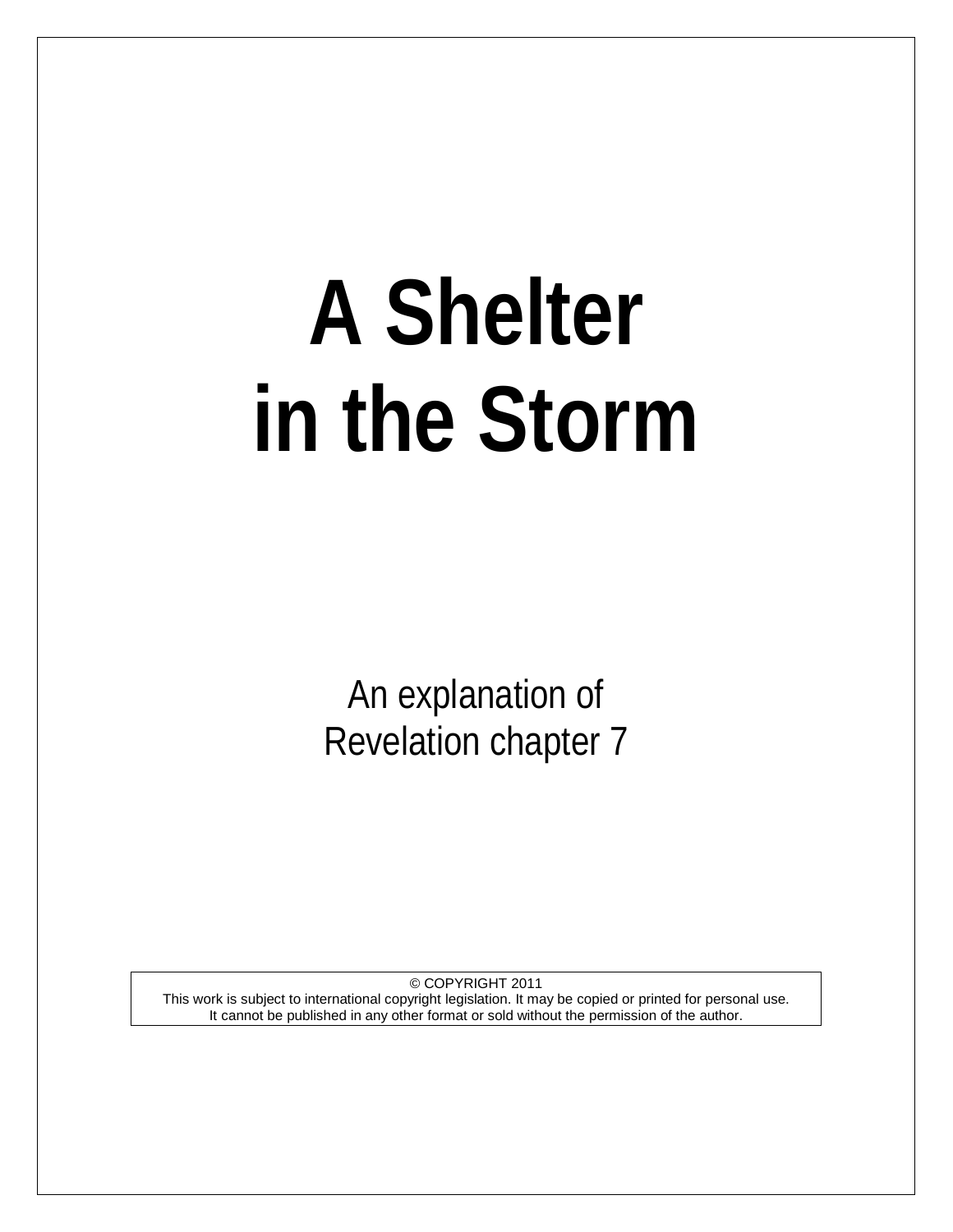# Table of contents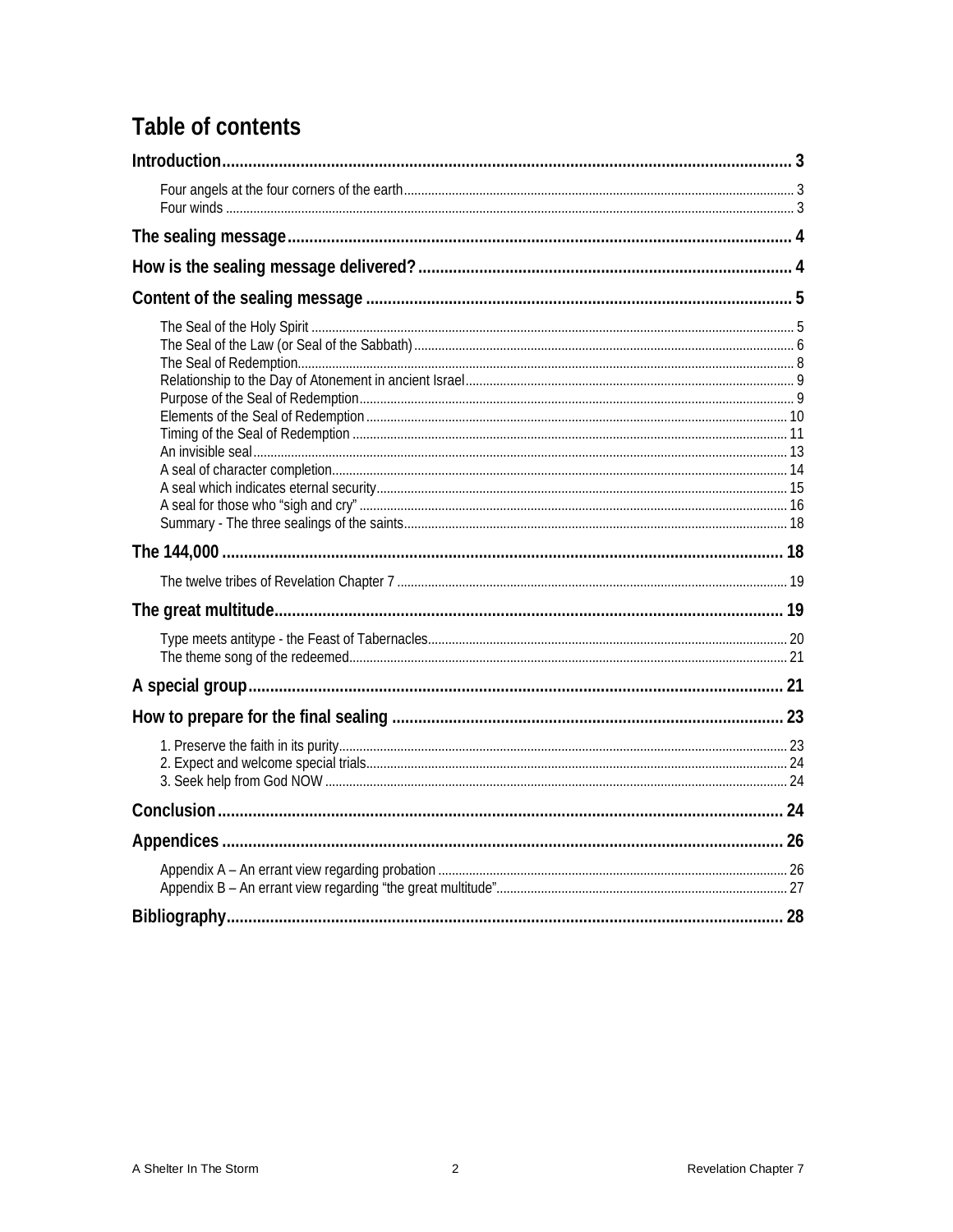# <span id="page-2-0"></span>**Introduction**

### *After these things I saw four angels standing at the four corners of the earth, holding the four winds of the earth, that the wind should not blow on the earth, on the sea, or on any tree. Revelation 7:1*

This passage does not mean that the prophet is seeing events that transpired after those portrayed in Revelation 6, rather, after the vision of chapter 6 he sees another portrayal of God's people in the End Time.

# <span id="page-2-1"></span>**Four angels at the four corners of the earth**

*…I saw four angels standing at the four corners of the earth…*

The number *four* always denotes universality in Scripture, telling us that the events predicted are to be worldwide. The *four corners of the earth* is an Old Testament term which is better translated the *four quarters of the earth.*[1](#page-2-3) Therefore the expression *four angels* means that worldwide angelic influences are keeping in check the forces of destruction.

Scripture reveals that Heaven has delegated authority to the angels over the various elements of the natural world. Scripture speaks of an angel having *power over fire* (Revelation 15:8) and refers to *the angel of the waters* (Revelation 16:5).

*Angels are belting the world, refusing Satan his claims to supremacy, made because of the vast multitude of his adherents. We hear not the voices, we see not with the natural sight the work of these angels, but their hands are linked about the world, and with sleepless vigilance they are keeping the armies of Satan at bay till the sealing of God's people shall be accomplished.* [2](#page-2-4)

# <span id="page-2-2"></span>**Four winds**

*Winds* in Scripture represent war, strife and commotion, especially at the close of human probation. This is when the judgments of God fall upon the rejecters of the truth of God during the seven last plagues.

*… the four winds of the earth…*

Typically of the book of Revelation, this picture is borrowed from the Old Testament. The prophet Jeremiah, while predicting the destruction of Elam (Persia) declared:

*"A noise will come to the ends of the earth – for the Lord has a controversy with the nations; He will plead His case with all flesh. He will give those who are wicked to the sword,' says the Lord." Thus says the Lord of hosts: "Behold, disaster shall go forth from nation to nation, and a great whirlwind shall be raised up from the farthest parts of the earth. And at that day the slain of the Lord shall be from one end of the*  earth even to the other end of the earth. They shall not be lamented, or gathered, or *buried; they shall become refuse on the ground." Jeremiah 25:31-33*

<span id="page-2-3"></span><sup>1</sup> See Isaiah 11:12. Note: the Hebrew word for *corners* may be translated *extremities, quarters or wings.*

<span id="page-2-4"></span><sup>2</sup> Ellen G. White, "Letter 79, 1900," in *The Seventh-day Adventist Bible Commentary*, ed. F.D. Nichol (Washington, DC: Review and Herald Publishing Assn., 1957), 7:967.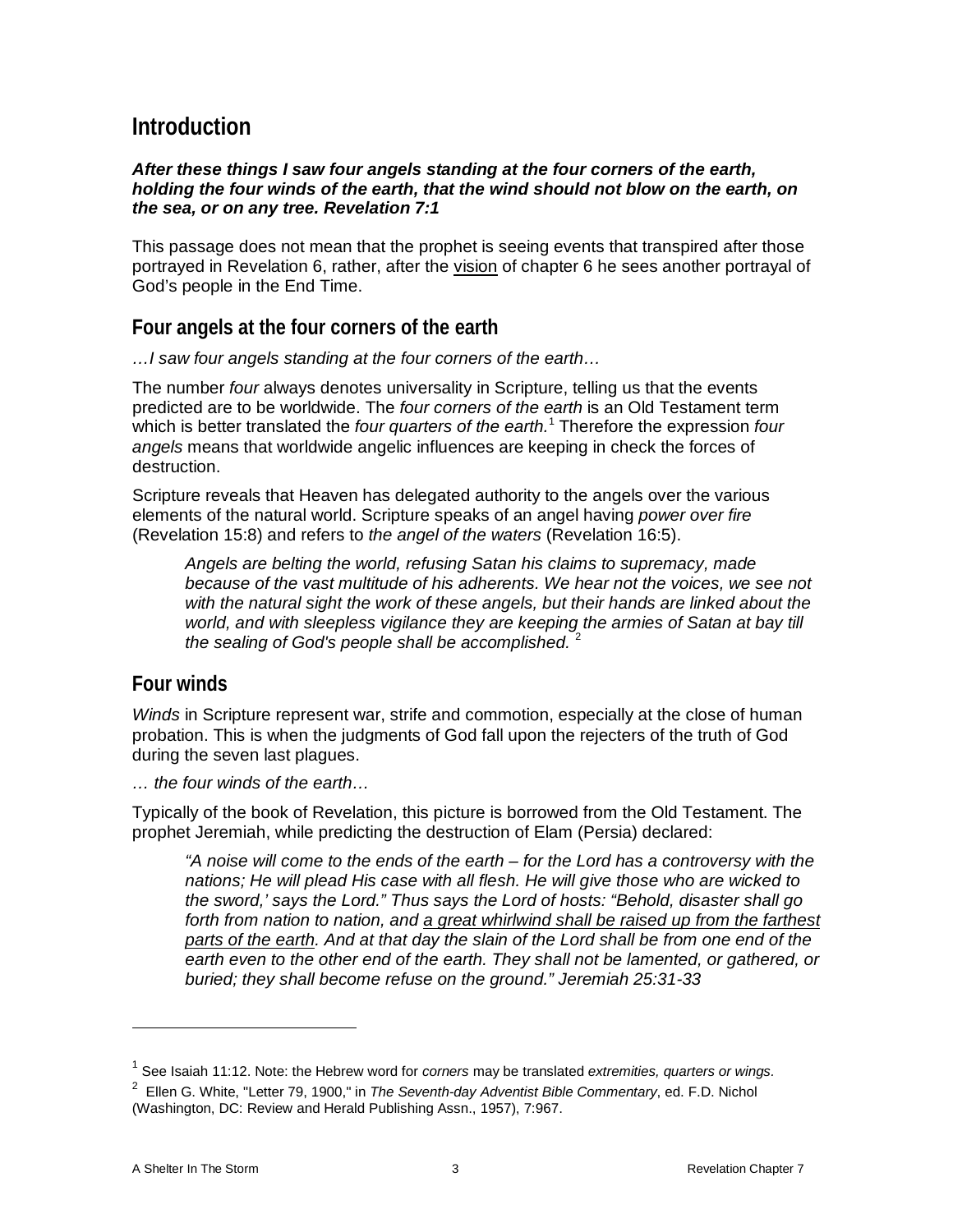These four winds represent what are in effect worldwide forces of destruction.

The release of the winds of strife by angelic powers undoubtedly will produce *the great whirlwind* of destruction predicted to occur in *The Day of the Lord.* Zephaniah 1:14-18;  $2.1 - 3$ .

# <span id="page-3-0"></span>**The sealing message**

*Then I saw another angel ascending from the east, having the seal of the living God. And he cried with a loud voice to the four angels to whom it was granted to harm the earth and the sea, saying, "Do not harm the earth, the sea, or the trees till we have sealed the servants of our God on their foreheads." Revelation 7:2-3* 

*…"Do not harm the earth, the sea, or the trees…*

Some commentators attempt to interpret the *earth,* the *sea* and the *trees* in this passage as having symbolic meaning. However these terms do not need to be seen as symbolic, rather, in this passage, they apply literally to elements of the surface of the planet. When the seven last plagues fall they will seriously affect each of these areas of the planet's environment. The second plague impacts upon the oceans and the seas. The third plague affects all the water of the dying planet, and the fourth plague, one of fierce heat, will surely involve the destruction of the remaining forests of the world as well as all existing vegetation.

*…till we have sealed the servants of God on their foreheads".*

However we should ask why the four angelic powers commissioned by heaven are told to hold back the winds of judgment until God's servants have been sealed.

# <span id="page-3-1"></span>**How is the sealing message delivered?**

*…another angel ascending from the east…*

This denotes both the manner in which the sealing message will be delivered and its origin.

An angel in prophecy often represents a message or a movement of God, that is, a group of believers entrusted with a special message for the world.

*The East* is the area of the compass from which any object is first seen when approaching our world from outer space. It is the designated point of the compass from which heavenly powers approach the earth.<sup>[3](#page-3-2)</sup> It is a declaration that the angel (or message) is from heaven – that it is God-inspired.

Just as the early rays of the sun, low in the east, are soft and gentle, so the sealing message, when it first arose was weak and insignificant. However like the rising of the sun, it gains power and strength over time until it reaches its zenith. Its high point represents the final proclamation of the gospel, identified as *the loud cry* (Revelation 18:1- 4).

<span id="page-3-2"></span><sup>3</sup> Ezekiel 46:1-2; Matthew 24:27; Revelation 16:12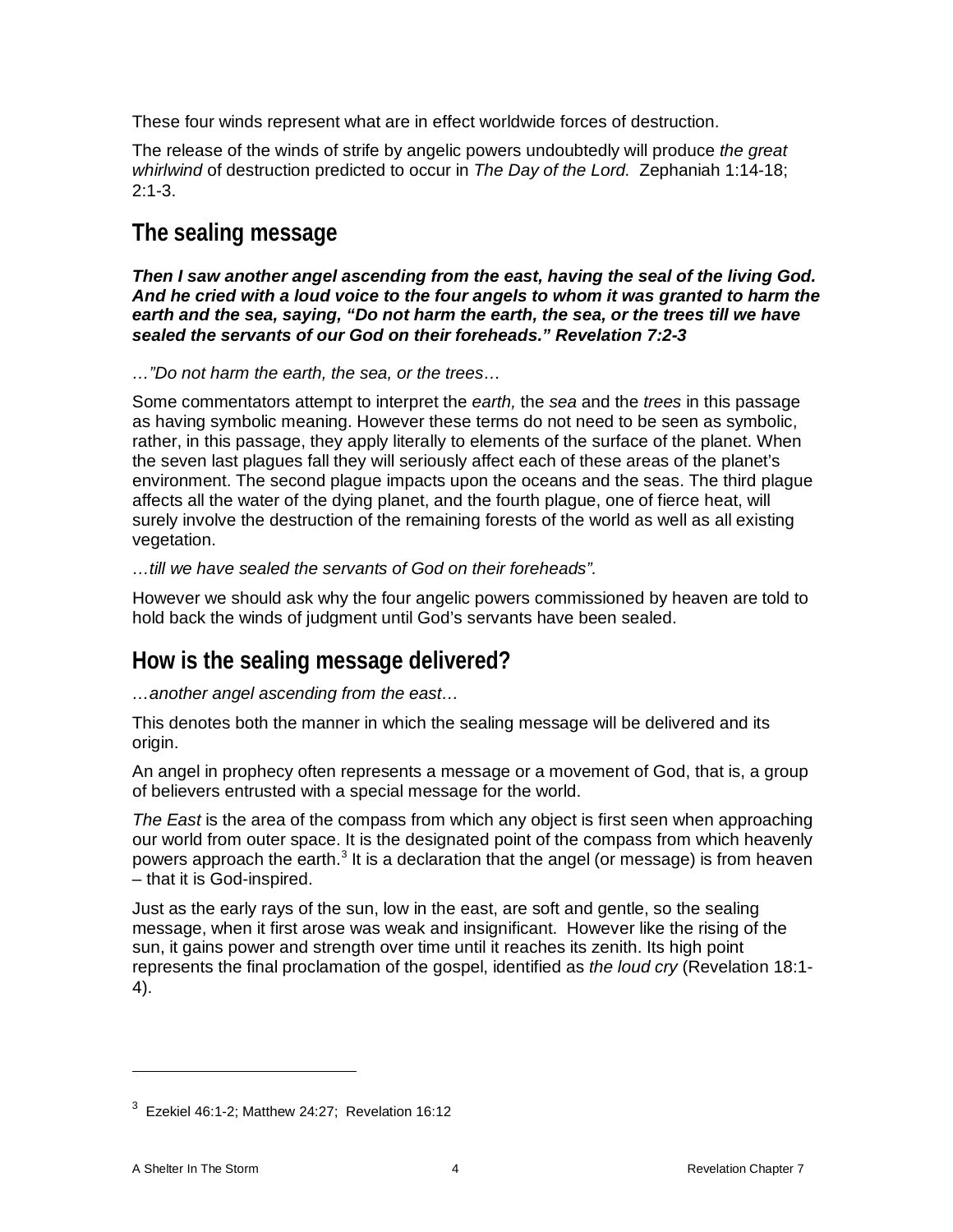# <span id="page-4-0"></span>**Content of the sealing message**

What is the content of the sealing message? The answer is found once we discover what constitutes the seal of God. Scripture reveals that there are three main sealing events which *the servants of God* (or believers in Christ) must receive – the Seal of the Holy Spirit, the Seal of the Law (or Sabbath) and the Seal of Redemption.

# <span id="page-4-1"></span>**The Seal of the Holy Spirit**

The Seal of the Holy Spirit was initially associated with Christ and is alluded to in the gospel of John.

### *…God the Father has set His seal on Him. John 6:27*

This sealing refers to Jesus being anointed with the Holy Spirit at His baptism. It was prefigured in the sacrificial system of the Old Testament. Before the Israelites could present their sacrificial offerings, their animals had to be brought to the priest for inspection. If the priest was satisfied that the offering was free from blemish, he would then take *the temple seal* and mark the animal, to indicate that it was acceptable for sacrifice.

So it was with the Lord Jesus. Immediately after His baptism, when John the Baptist publicly announced Him as *The Lamb of God*, the Holy Spirit descended upon Jesus in the bodily form of a dove when God's voice declared from heaven

*…You are My beloved Son: in You I am well pleased. Luke 3:22*

Jesus was now marked – sealed - by the Holy Spirit. This sealing was an assurance to Him that He was accepted, that He had been obedient to God, and that He was the Messiah. It must have been a wonderful encouragement to Him as He commenced His difficult ministry.

Not only does Scripture declare that Jesus was sealed with the Spirit, it also indicates that the believer in Jesus is likewise sealed with the Spirit.

*…. in whom also, having believed, you were sealed with the Holy Spirit of promise Ephesians 1:13*

This sealing occurs simultaneously with our conversion to Christ. The literal Greek renders it

*In Him…. when you believed - you were sealed with the promise of the Holy Spirit.* [4](#page-4-2)

The believer is sealed by the Holy Spirit as soon as he believes in and accepts the Lord Jesus.

*Now He who establishes us with you in Christ and has anointed us is God, who also has sealed us and given us the Spirit in our hearts as a deposit. 2 Corinthians 1:21-22*

This means that when we receive the seal of the Spirit there is placed in our hearts or minds an earnest pledge or guarantee of salvation – the assurance of forgiveness and acceptance.

We also have the assurance that we belong to God.

<span id="page-4-2"></span><sup>&</sup>lt;sup>4</sup> Holman Christian Standard Bible. See also Twentieth Century New Testament.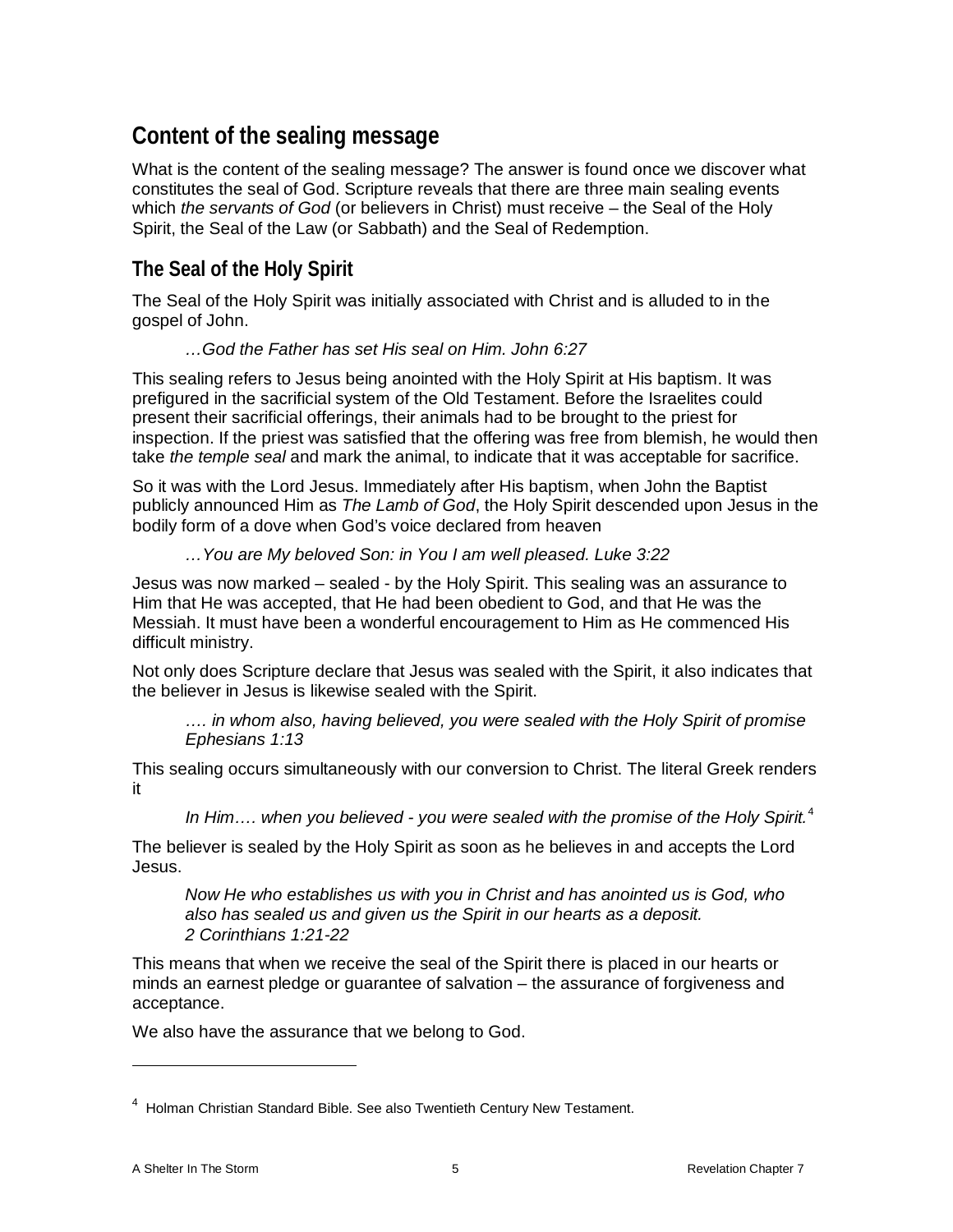*Nevertheless the solid foundation of God stands, having this seal: "The Lord knows those who are His," and, "Let everyone who names the name of Christ depart from iniquity". 2 Timothy 2:19*

When we receive the seal of the Spirit we can know that we belong to God, that we are His sons and daughters, members of God's family.

This seal is also a guarantee of inheritance. The seal of the Spirit assures us that one day we will inherit the kingdom.

*In Him you also trusted, after you heard the word of truth, the gospel of your salvation; in whom also, having believed, you were sealed with the Holy Spirit of promise, who] is the guarantee of our inheritance until the redemption of the purchased possession, to the praise of His glory. Ephesians 1:13-14*

The faithful receive their inheritance at the Second Advent.

Through the centuries millions of Christians, without any outward evidence, have accepted God's promise of an eternal inheritance. How can this be best explained? The Holy Spirit is not the seal; rather He is the sealer, creating an assurance within the believer at the time of their conversion. As one author has declared:

*Those who believed in Christ* (referring to Pentecost) *were sealed by the Holy Spirit.*[5](#page-5-1)

*The Holy Spirit was given to them* (the Apostles) *in its fullness, sealing them for their work.*[6](#page-5-2)

Every true Christian through the ages has received the Seal of the Holy Spirit.

# <span id="page-5-0"></span>**The Seal of the Law (or Seal of the Sabbath)**

The Seal of the Law (or Seal of the Sabbath) comes into prominence during the End-Time of world history.

*Seal the law among my disciples. Isaiah 8:16*

While this chapter of Isaiah had its initial application to Isaiah's day, it also has a latter day application. Every law, to be valid, must have a seal. Therefore God's law must also have a seal. Consequently, amongst God's people in the latter days, God's law is to be sealed. This seal must consist of three elements: the name of the person or the authority, the title of this authority, and the territory or dominion over which the authority is held.

These three elements of the Seal of the Law are found in only one commandment of God's Law. That commandment is the fourth commandment, the commandment regarding the Sabbath. In this command we have God's name - *the Lord thy God*, His title - *He who made heaven and earth* or *Creator*, and thirdly, we have the territory of dominion over which God rules - *heaven and earth, the sea and all that is in them.* (Exodus 20:8-11) These three elements, which comprise the seal, are found only in the fourth commandment. Other Scriptures also clearly declare that the Sabbath is the sign, the seal, between God and His people.

<span id="page-5-1"></span><sup>5</sup> Ellen G. White, "Ms 85, 1903," in *The Seventh-day Adventist Bible Commentary*, ed. F.D. Nichol (Washington, DC: Review and Herald Publishing Assn., 1957), 6:1055.

<span id="page-5-2"></span><sup>6</sup> Ellen G. White, *The Acts of the Apostles* (Mountain View, CA.: Pacific Press Publishing Assn., 1911), 30.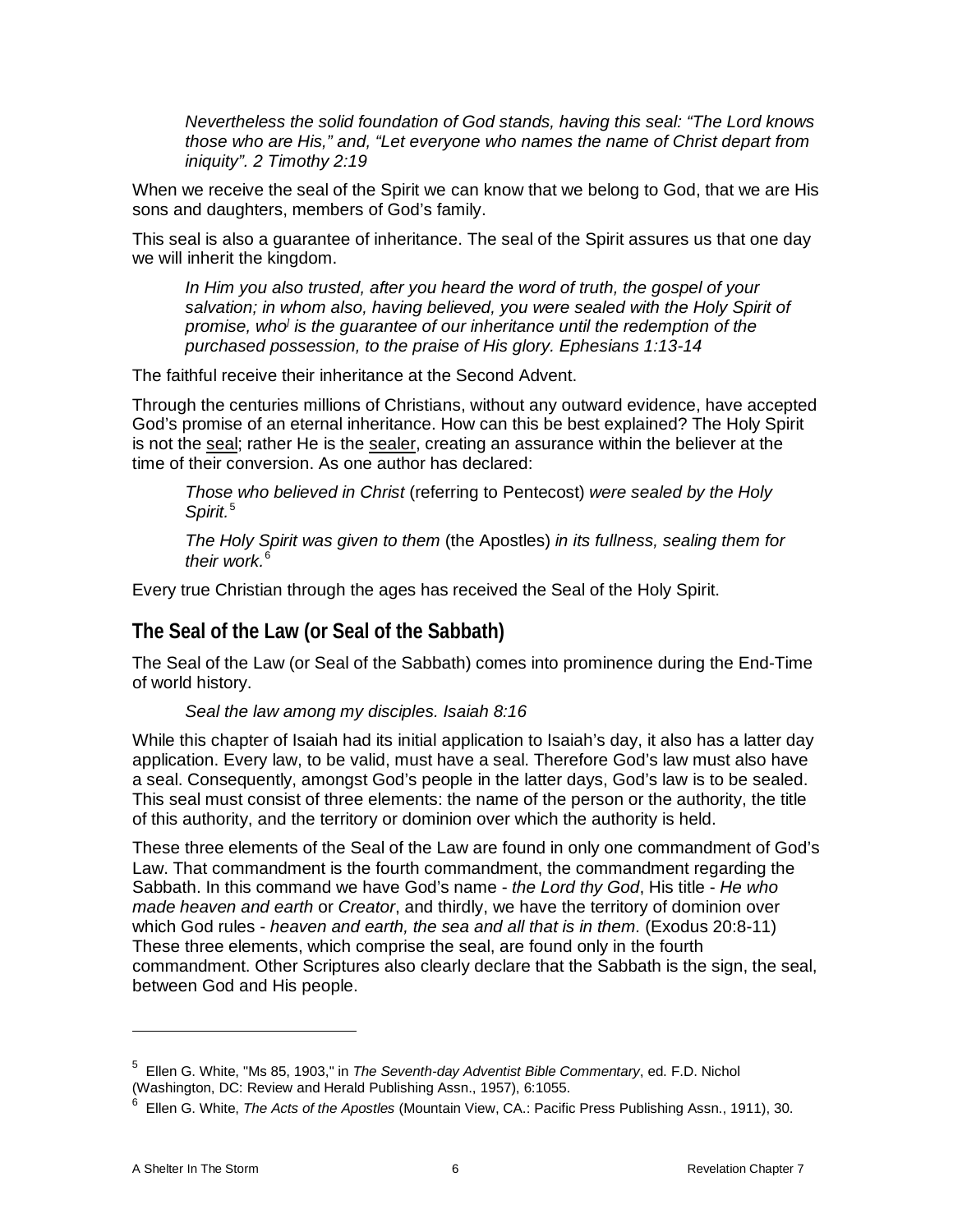*Therefore the children of Israel shall keep the Sabbath, to observe the Sabbath throughout their generations as a perpetual covenant. Exodus 31:16*

Who are we to interpret as constituting Israel in the End Time? In the New Testament the term *Israel* is applied to the true believers within the Christian church.

*And if you are Christ's, then you are Abraham's seed* (or Israelites)*… Galatians 3:29*

*For he is not a Jew who is one outwardly… but he is a Jew who is one inwardly; … in the Spirit, and not in the letter; whose praise is not from men but from God. Romans 2:28-29*

An Israelite, therefore, is one who belongs to Christ. This means that Christians, as spiritual Israelites, are called to keep the Sabbath. The Sabbath becomes the sign, or seal, between the Christian and his God.

How then does the weekly Sabbath constitute a sign, or seal, for the Christian?

First of all the Sabbath is a sign that God created all things.

*It is a sign between Me and the children of Israel forever; for in six days the LORD made the heavens and the earth, and on the seventh day He rested and was refreshed. Exodus 31:17*

Next the Sabbath informs us of humanity's origin. It takes us back to Genesis Chapter 1 where we are informed that *God created man in His own image*. Adam was created *a son of God* (Luke 3:38). Therefore our race has a noble and holy origin: we are descended from a son of God.

The Seal of the Sabbath also assures us that God intends to restore in us the image of God which has been lost.

*Moreover I also gave them My Sabbaths, to be a sign between them and Me, that they might know that I am the LORD who sanctifies them. Ezekiel 20:12*

*To sanctify* means *to make holy*, to effect a change in an individual's character. It means the restoration of the image of God in humankind: true Sabbath-keeping is a signature feature of this promise.

The believer receives the Seal of the Law by his observance of the true Sabbath.

*Hallow My Sabbaths, and they will be a sign between Me and you, that you may know that I am the LORD your God. Ezekiel 20:20*

*To hallow* something means to treat it as sacred: therefore to be a recipient of the seal results in that person's veneration of the Sabbath as sacred. As stated in the SDA Bible Commentary:

*Those who would have the seal of God in their foreheads must keep the Sabbath of the fourth commandment.*[7](#page-6-0)

The Christian is not only to believe in the Sabbath, but also to keep it. Therefore the prediction of Revelation 7 reveals that in the End Time, prior to the Day of the Lord and the

<span id="page-6-0"></span><sup>7</sup> Ellen G. White, "Ms 27, 1899," in *The Seventh-day Adventist Bible Commentary*, ed. F.D. Nichol (Washington, DC: Review and Herald Publishing Assn., 1957), 7:98.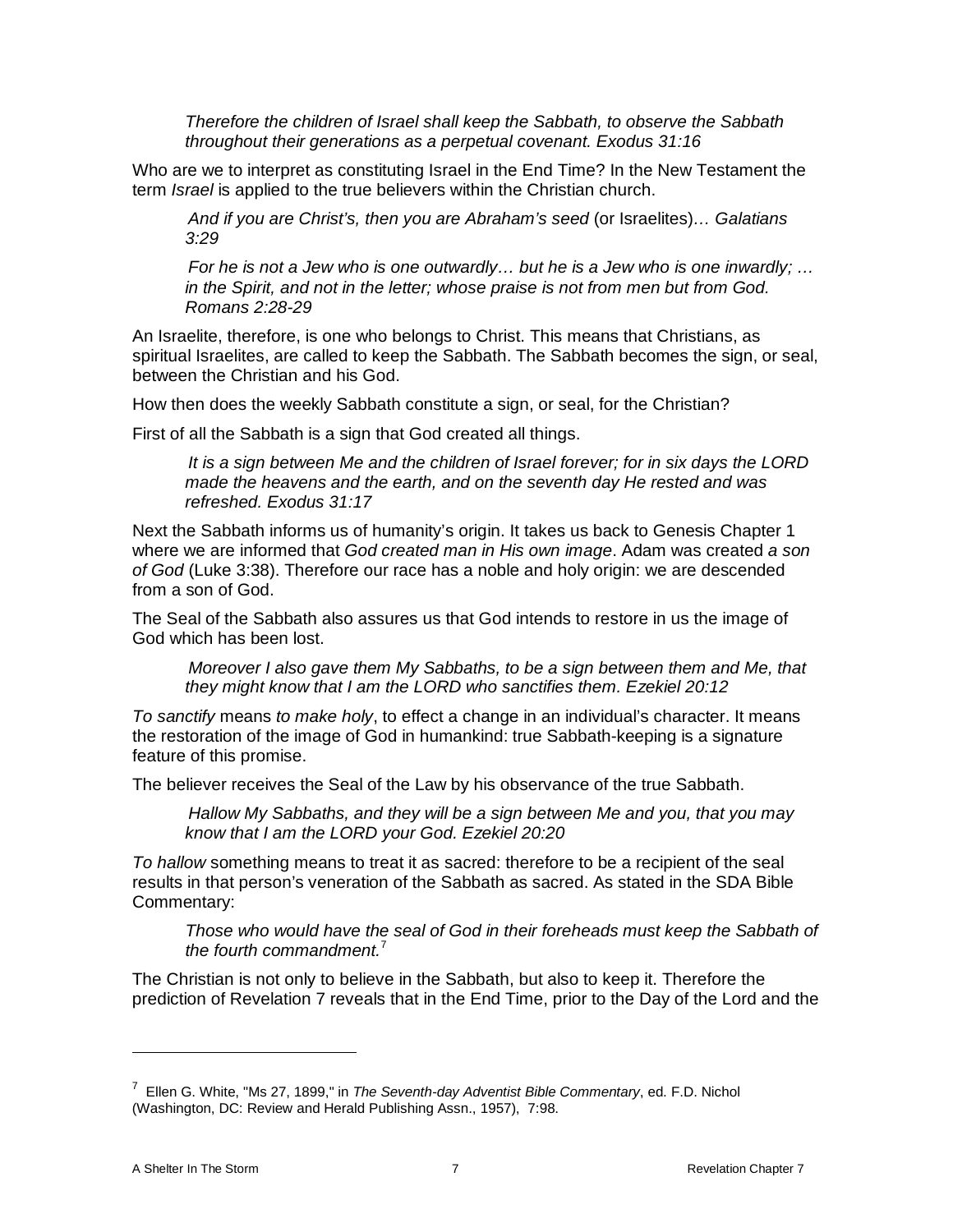judgment of God upon the earth, a divine message is to be proclaimed to the world calling God's servants back to the original rest day as decreed in the fourth commandment.

Do we see such a call being sounded today? The Seventh-day Adventist movement holds that this section of Scripture provides biblical authority for proclaiming the Sabbath message to the world. Commencing in 1844 and continuing to this day, this message is now being proclaimed around the globe.

The observance of all God's commandments - including the true Sabbath - is essential for readiness for Christ's return.

# <span id="page-7-0"></span>**The Seal of Redemption**

According to Scripture and the Spirit of Prophecy there are two applications for the sealing of Revelation Chapter 7. The first application is to the Seal of the Law (the Sabbath) described above – the message which is to go to *every nation, kindred, tongue and people*. The second application is to a third seal – the Seal of Redemption – which is to be placed upon the foreheads of the saints prior to the close of probation.

The seal (or *mark*) of redemption is described comprehensively in the Spirit of Prophecy. It is based on a prophecy recorded in Ezekiel Chapter 9. While this prophecy had its initial local and literal application to Israel in Old Testament times, it now has a spiritual, worldwide application to our times, to spiritual Israel, the true church.

*Then He called out in my hearing with a loud voice, saying, "Let those who have charge over the city draw near, each with a deadly weapon in his hand." And suddenly six men came from the direction of the upper gate, which faces north, each with his battle-ax in his hand. One man among them was clothed with linen and had a writer's inkhorn at his side. They went in and stood beside the bronze altar.*

*Now the glory of the God of Israel had gone up from the cherub, where it had been, to the threshold of the temple. And He called to the man clothed with linen, who had the writer's inkhorn at his side; and the LORD said to him, "Go through the midst of the city, through the midst of Jerusalem, and put a mark on the foreheads of the men who sigh and cry over all the abominations that are done within it."*

*To the others He said in my hearing, "Go after him through the city and kill; do not let your eye spare, nor have any pity. Utterly slay old and young men, maidens and little children and women; but do not come near anyone on whom is the mark; and begin at My sanctuary." So they began with the elders who were before the temple. Ezekiel 9:1-6* 

The above passage describes an incredible scene. It portrays the marking of God's people in the city of Jerusalem – which spiritually represents the sealing of the church of God in the last days. Those who do not receive the mark of protection receive instead the judgments of God. This mark is referred to as *the mark of redemption*, a seal of protection in the form of the Hebrew letter *Tau*, the final letter of the Hebrew alphabet.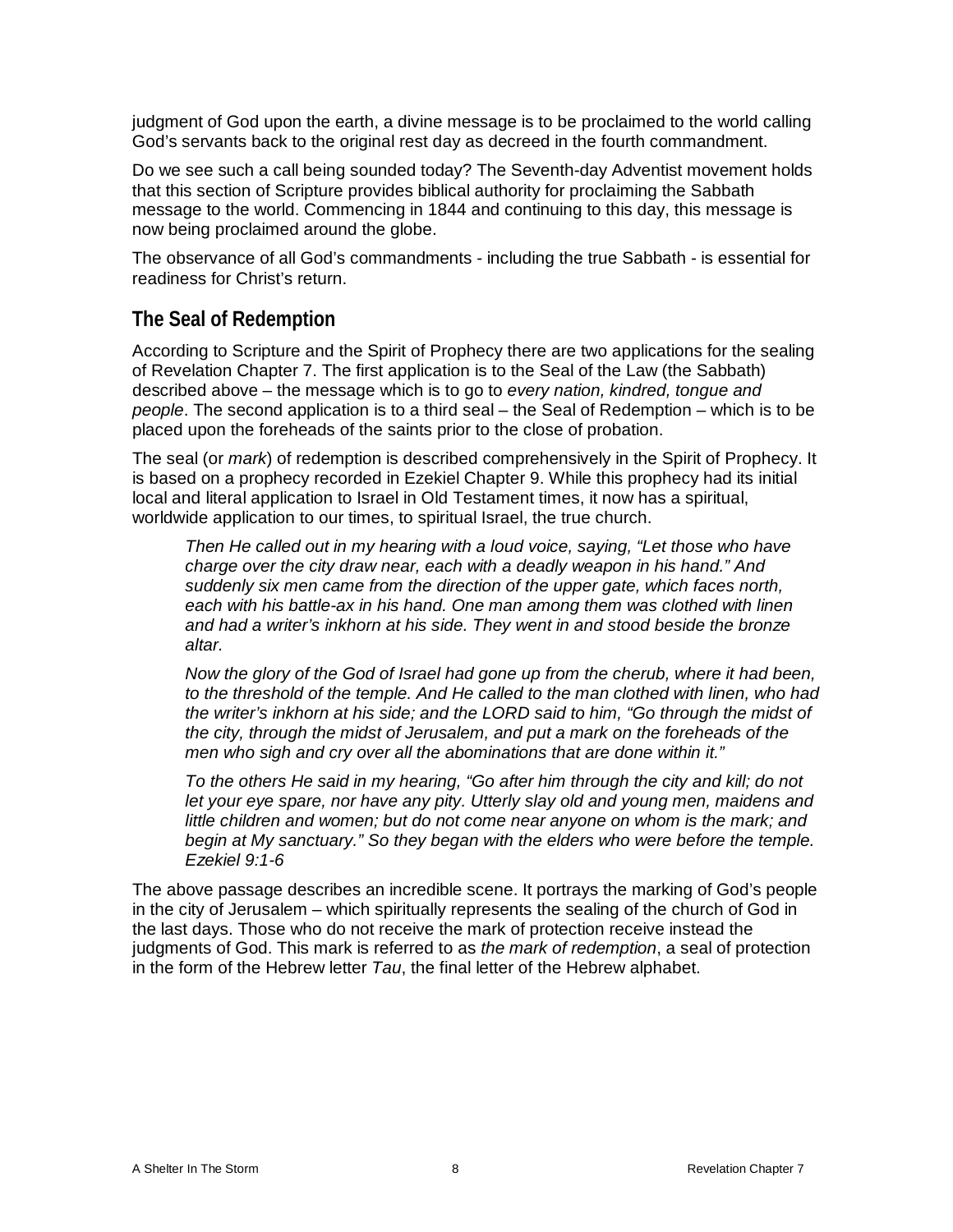*By demarcating them in this way the angel marked them as the last of the righteous.[8](#page-8-2)* 

Here we have a marking of the remnant of the woman's seed which constitutes the righteous remnant.

Notice particularly the setting which portrays the investigative judgment, the Day of Atonement. The one who does the marking is clothed with linen, similar to the garments the High Priest wears on the Day of Atonement. He has a writer's inkhorn by his side. This suggests that decisions are being made and he is making a record of the findings. It also suggests that there is a marking or sealing during the Day of Atonement.

# <span id="page-8-0"></span>**Relationship to the Day of Atonement in ancient Israel**

Back in the days of ancient Israel a sealing took place on the Day of Atonement. As Dr F. C. Gilbert, the Jewish Christian scholar has recorded:

*As the day* (of atonement) *draws to its close, the earnestness and intensity increase. It is generally believed that the close of this day is recorded in heaven as a sealing time. If the people have done sufficient repenting they will receive a good seal, which means they have stood the test in heaven. If not, then they fear they are lost and may die at any time. Hence in their closing prayers of the day, instead of saying 'Our Father our King, write our name in the Book of Remembrance' etc, they say, 'Our Father, Our King, seal our name in the Book of Life… seal our name in the Book of Remembrance.' When the service is ended they greet each other with the salutation 'I hope you have received a good seal'.[9](#page-8-3)*

As there was a sealing on the typical Day of Atonement, so likewise in the great antitypical Day of Atonement, in which we now stand. At its close there will also be a sealing of the saints. Both Ezekiel 9 and Revelation 7 refer to this sealing.

*This sealing of the servants of God, is the same that was shown to Ezekiel in vision.[10](#page-8-4)*

Thus, while Revelation Chapter 7 applies primarily to the Seal of the Law, there is also an application to the *Seal of Redemption,* the same seal or mark referred to in Ezekiel Chapter 9.

### <span id="page-8-1"></span>**Purpose of the Seal of Redemption**

In the book of Revelation two different pictures are presented of the sealing work. The first is seen in Revelation Chapter 7: the second in Revelation Chapter 14, verses 1-5. Here the 144,000 are not specifically described as being sealed, rather as *having His* (the Lamb's) *Father's name written in their foreheads.* However because the name of God represents the character of God, this is the same sealing as depicted in Revelation Chapter 7.

<span id="page-8-2"></span><sup>8</sup> William H. Shea, "The Investigative Judgment of Judah: Ezekiel 1-10," in *Studies in Sanctuary and Atonement*, ed. Frank B. Holbrook (Washington DC: Biblical Research Institute, General Conference of SDAs, 1980), 287.

<span id="page-8-3"></span><sup>&</sup>lt;sup>9</sup> Fred C. Gilbert, *Practical Lessons from the Experience of Israel* (South Lancaster MA: South Lancaster Printing Co, 1926 ), 536-537.

<span id="page-8-4"></span><sup>10</sup> Ellen G. White, *Testimonies to Ministers and Gospel Workers*, 3rd ed. (Boise, ID.: Pacific Press Publishing Assn., 1962), 445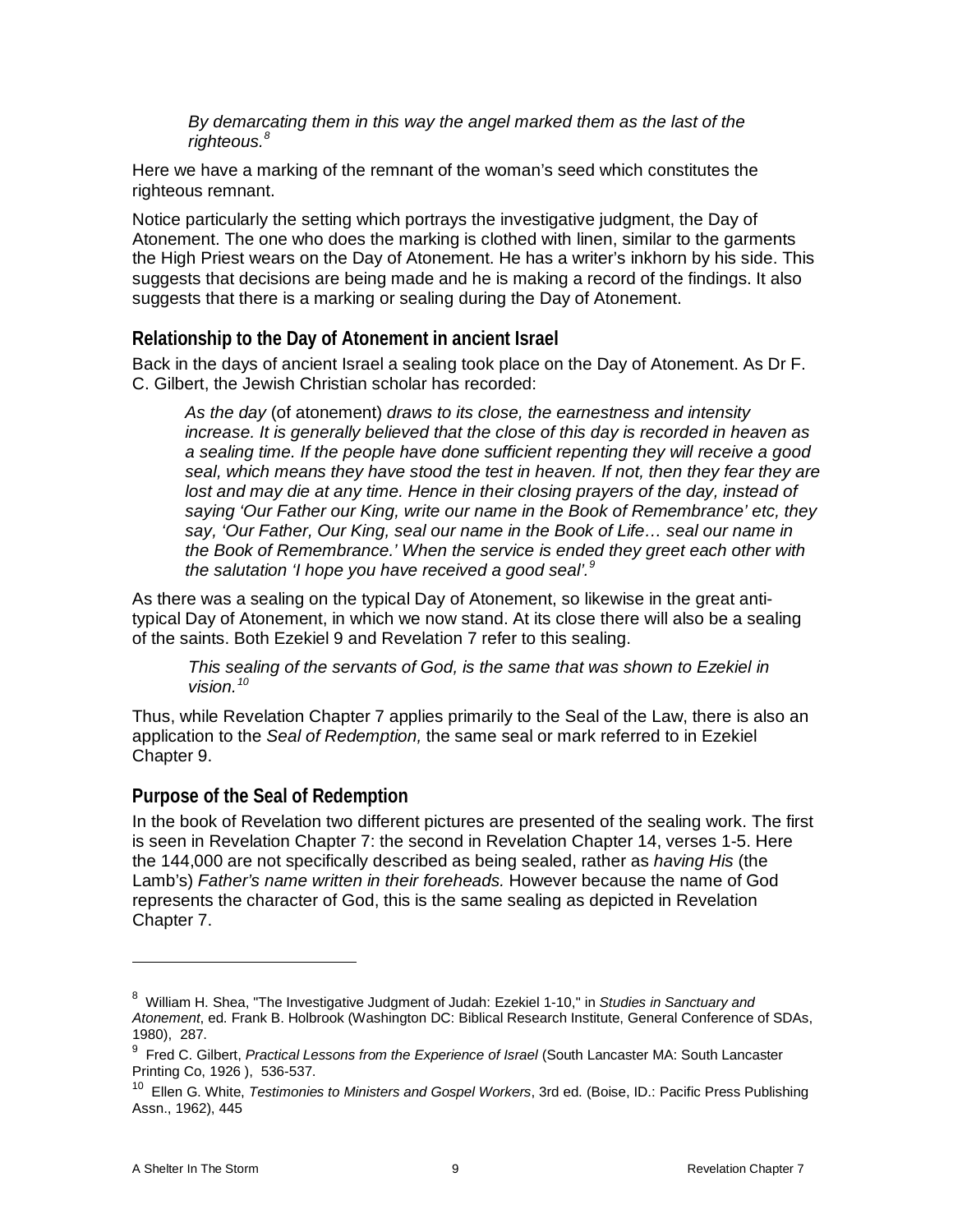Why are there two different pictures of the sealing?

Firstly, because Revelation Chapter 14 reveals the character of those who are sealed and, when one reads the beautiful description of the 144,000 here, one realizes that they have reached perfection of character.

### *…they are without fault before the throne of God. Revelation 14:5*

Secondly, Revelation Chapter 7 gives the reason for the sealing. Its purpose is to protect the saints during the time of trouble. This seal is a seal of protection. The angels are commanded to hold the four winds - the judgments of God - until the saints are sealed. Why must this occur? Because when the winds are released and the judgments of God are meted out, only the sealed will receive divine protection.

Ezekiel 9:6 makes clear that this mark, this seal, provides protection.

*Utterly slay old and young… but do not come near anyone on whom is the mark…*

Following on from Revelation 6:14, the terrifying events of the sixth seal are portrayed, when the heavens depart as a scroll and the unsaved behold in the distance the coming Christ. They rush to the rocks and mountains, and the question is forced from their lips

*The great day of his wrath is come and who shall be able to stand?*

The answer is given in the next chapter – Revelation Chapter 7. The ones who will stand in the day of His wrath are those who are sealed in their foreheads with the seal of the living God. The purpose of the Seal of Redemption, then, is to protect the saints.

# <span id="page-9-0"></span>**Elements of the Seal of Redemption**

Firstly, as with the second seal, the protective Seal of Redemption also requires three elements. However these three elements are quite different from the three elements required by the Seal of the Law. Consequently the Seal of Redemption is quite different from the Seal of the Law.

The elements of the Seal of Redemption are found in Revelation Chapter 3.

*He who overcomes, I will make him a pillar in the temple of My God, and he shall go out no more. I will write on him the name of My God and the name of the city of My God, the New Jerusalem, which comes down out of heaven from My God. And I will write on him My new name. Revelation 3:12*

The Spirit of Prophecy confirms that the three elements found in this verse apply to the third seal or *the mark of redemption*.

*On their foreheads was written, God, New Jerusalem, and a glorious star containing Jesus name. [11](#page-9-1)*

What is the significance of the three elements that comprise this seal? These elements denote ownership, destiny and character. First of all the name of God is placed upon them, therefore they belong to God the Father. Secondly the name of the city of God, the New Jerusalem, is placed upon them, This indicates their destiny, which is citizenship in the New Jerusalem. Thirdly, Christ's new name is in the seal, indicating that its bearer has the character of Christ.

<span id="page-9-1"></span><sup>11</sup> Ellen G. White, *Early Writings* (Washington, DC.: Review and Herald Publishing Assn., 1882), 15.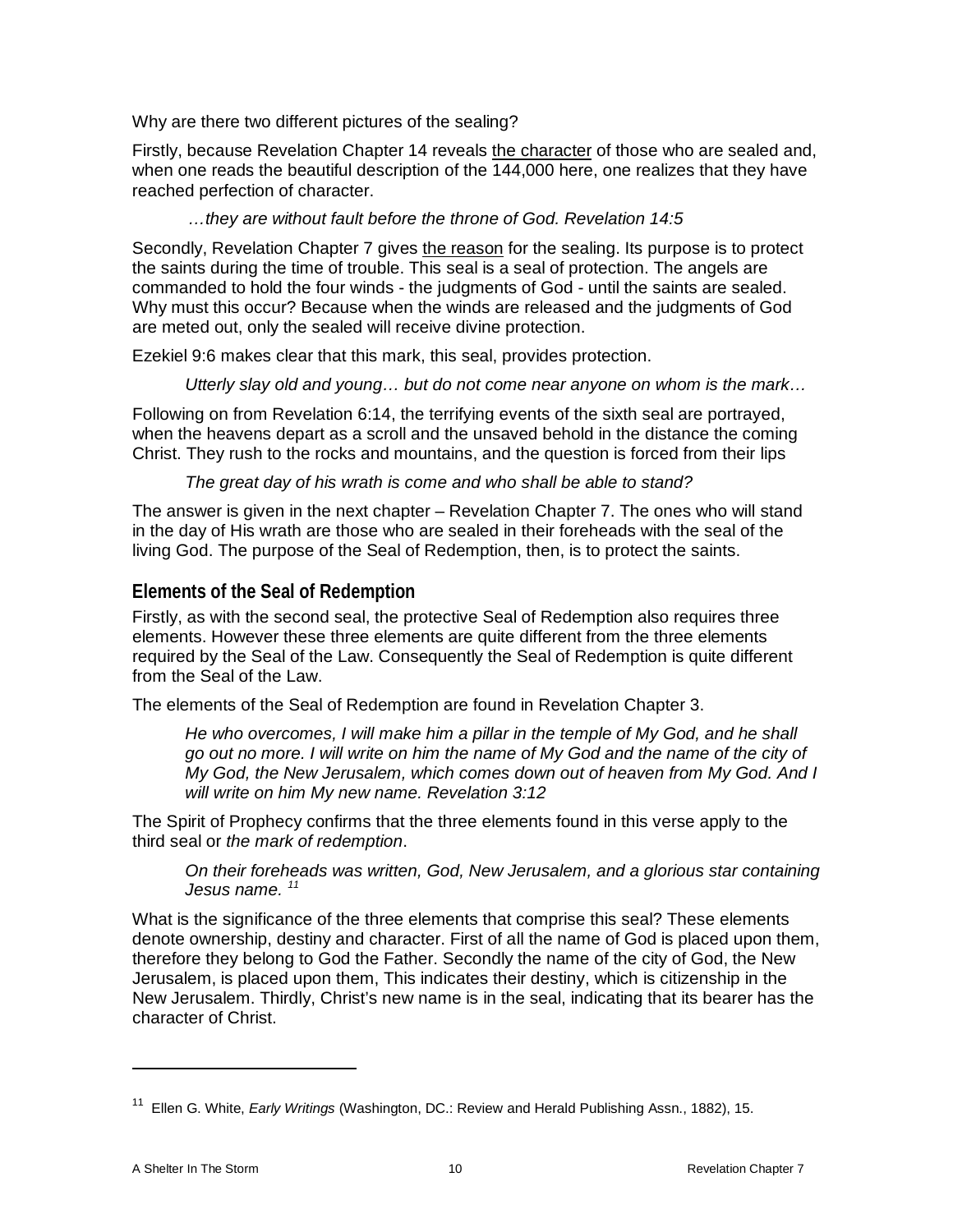In describing the saints during the final scenes of the last great conflict we read,

*The indelible mark of God is upon them. God can plead that His own name is written there. The Lord has shut them in. Their destination is inscribed "God, New Jerusalem." They are God's property, His possession. [12](#page-10-1)*

### <span id="page-10-0"></span>**Timing of the Seal of Redemption**

It is quite clear from Scripture and the Spirit of prophecy when the Seal of Redemption is received. God gives this seal to protect His people at the Close of Probation. Nowhere does the Spirit of Prophecy state that the final seal will be affixed at the Latter Rain before the Loud Cry, as some have proposed.<sup>[13](#page-10-2)</sup>

*Before the work is closed up and the sealing of God's people is finished, we shall receive the outpouring of the Spirit of God. [14](#page-10-3)*

Because of confusion between the Seal of the Law (the Sabbath) and the final Seal of Redemption, it appears that a statement in Great Controversy has been misunderstood. In the chapter entitled *The Final Warning*, which outlines the events of *the Loud Cry*, we find the statement

*The Sabbath will be the great test of loyalty; for it is the point of truth especially controverted…when one class… receives the Mark of the Beast, the other… receives the Seal of God. [15](#page-10-4)*

This *Seal of God* referred to in this instance is the Seal of the Law - the Sabbath - and while individuals continue to accept the truth of the Sabbath, they will receive this seal. This will continue until the close of Probation when the last of God's people come out of Babylon. However, the Seal of the Law, while it is the sign of our sanctification and loyalty, and is closely associated with the Seal of Redemption, is quite distinct from it.

The Seal of Redemption is placed upon God's people after the formation of the image to the beast.

*The image of the beast will be formed before probation closes; for it is to be the great test for the people of God….This is the test that the people of God must have before they are sealed.[16](#page-10-5)*

What is this image of the beast? When the united Protestant churches ally themselves with the state and issue religious laws - particularly Sunday laws - then the image of the beast will have been formed. Because the image of the beast and the Sunday law come into existence in reaction to the Loud Cry of the Third Angel's Message,<sup>[17](#page-10-6)</sup> the final seal of God – the Seal of Redemption - cannot be affixed to the saints until after the Latter Rain.

(Washington, DC: Review and Herald Publishing Assn., 1957), 7:976.

<sup>12</sup> Ellen G. White, *Testimonies to Ministers and Gospel Workers*, 444-445.

<span id="page-10-2"></span><span id="page-10-1"></span><sup>13</sup> Erwin R. Gane, *Enlightened by the Spirit: Friend, Teacher, and Guide* (Mountain View CA: Pacific Press Publishing Assn, 1995), 109-127. This view was apparently introduced by an SDA offshoot group called *The Shepherd's Rod*. Some seek authority for this error by quoting 9T 97. However this statement makes no reference at all to probation closing for the saints. It refers to *those who would not enter*, ie, those who reject the truth, not to those who are faithful to the truth.<br><sup>14</sup> Ellen G. White, Selected Messages (Washington)

<sup>14</sup> Ellen G. White, *Selected Messages* (Washington DC: Review and Herald Publishing Assoc, 1958), 1:111.

<span id="page-10-4"></span><span id="page-10-3"></span><sup>15</sup> Ellen G. White, *The Great Controversy* (Mountain View, CA.: Pacific Press Publishing Assn., 1898), 605.

<span id="page-10-5"></span><sup>16</sup> Ellen G. White, "Letter 11, 1890," in *The Seventh-day Adventist Bible Commentary*, ed. F.D. Nichol

<span id="page-10-6"></span><sup>17</sup> Ellen G. White, *The Great Controversy*, 607-609.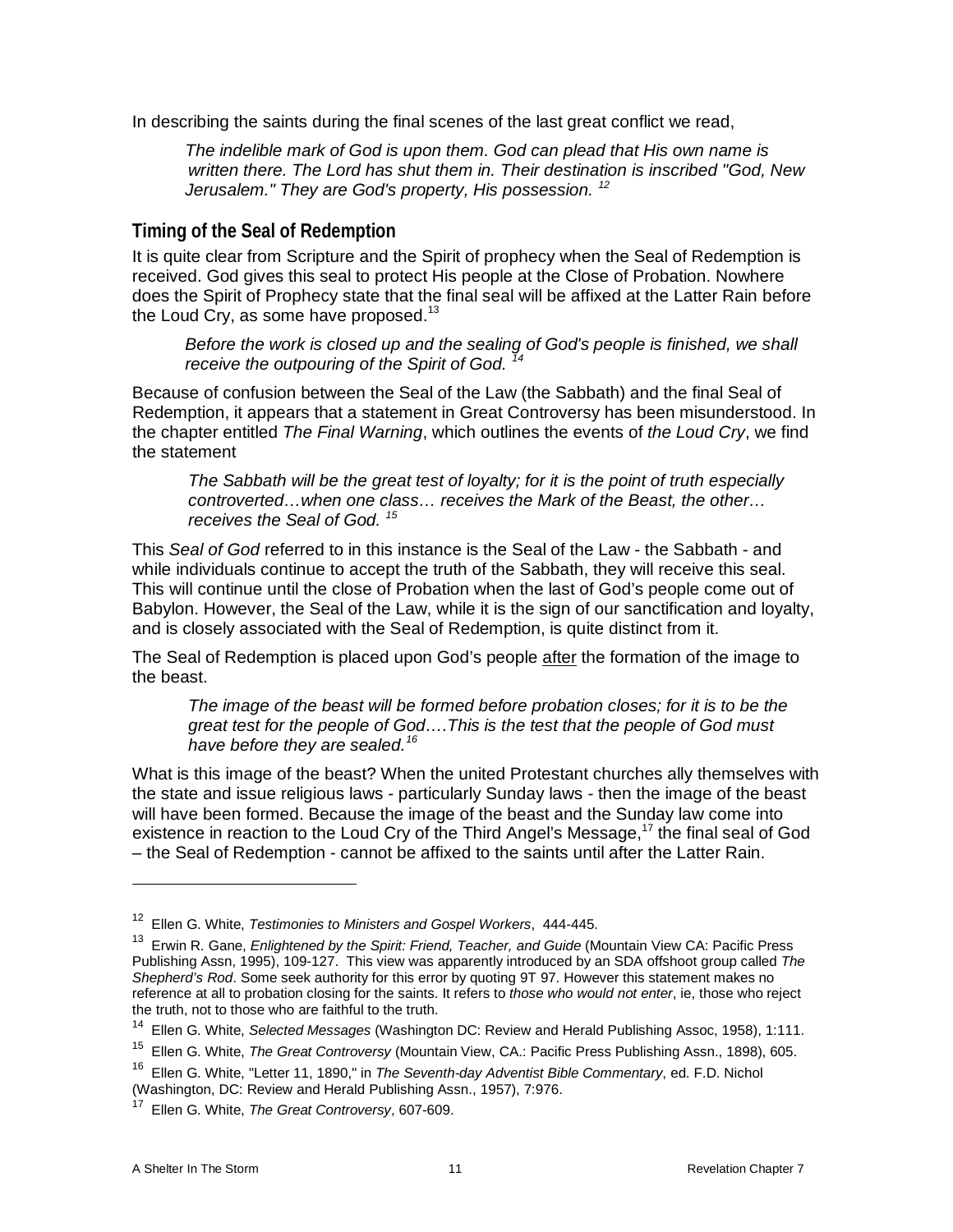*The four angels had power from God to hold the four winds, and they were about to let them go; but while their hands were loosening, and the four winds were about to blow, the merciful eye of Jesus gazed on the remnant that were not sealed, and He raised His hands to the Father and pleaded with Him that He had spilled His blood for them. Then another angel was commissioned to fly swiftly to the four angels and bid them hold, until the servants of God were sealed with the seal of the living God in their foreheads.[18](#page-11-0)*

*When the third angel's message was closing, the power of God had rested upon His people. They had received the latter rain, or refreshing from the presence of the Lord, and the living testimony had been revived. The last great warning had sounded everywhere, and it had stirred up and enraged the inhabitants of the earth. I saw angels hurrying to and fro in heaven. An angel with a writer's inkhorn by his side returned from the earth and reported to Jesus that his work was done, and the saints were numbered and sealed. Then I saw Jesus throw down the censer and say, "It is done". The angelic host made the solemn declaration, "He that is unjust, let him be unjust still…." [19](#page-11-1)*

It is when the third angel's message is closing that the final seal is given. The angel with the writer's inkhorn returns to heaven because his work of sealing is completed and the announcement is then made of probation's close.

*Just before we entered it* (the time of trouble)*, we all received the seal of the living God. Then I saw the four angels cease to hold the four winds.[20](#page-11-2)*

Notice that *all* receive the seal just before the Time of Trouble. The time of trouble here refers to the seven last plagues which commence at the close of probation.

*The living righteous will receive the seal of God prior to the close of probation.[21](#page-11-3)*

*When this time of trouble comes, every case is decided; there is no longer probation, no longer mercy for the impenitent. The seal of the living God is upon His people.[22](#page-11-4)*

These statements, along with many others in the Spirit of Prophecy, clearly show that the final Seal of Redemption and protection is applied just before the close of probation. In fact it appears that once the death decree is issued, the seal is then affixed.

*When the decree goes forth, and the stamp is impressed, their character will remain pure and spotless for eternity.[23](#page-11-5)*

What stamp is impressed? It is the stamp of the seal. And what is the decree that goes forth? It appears to be the death decree.  $24$ 

<span id="page-11-0"></span><sup>18</sup> Ellen G. White, *Early Writings*, 38.

<span id="page-11-1"></span><sup>19</sup> Ibid., 279.

<span id="page-11-2"></span><sup>20</sup> Ellen G. White, "Day-Star, March 14, 1986," in *The Seventh-day Adventist Bible Commentary*, ed. F.D. Nichol (Washington, DC: Review and Herald Publishing Assn., 1957), 7:968

<sup>21</sup> Ellen G. White, *Selected Messages*, 1:66.

<span id="page-11-4"></span><span id="page-11-3"></span><sup>22</sup> Ellen G. White, *Testimonies to the Church* (Mountain View, CA: Pacific Press Publishing Assn., 1948), 5:213.

<span id="page-11-5"></span> $23$  Ibid., 5:216.

<span id="page-11-6"></span> $24$  Ibid., 5:213.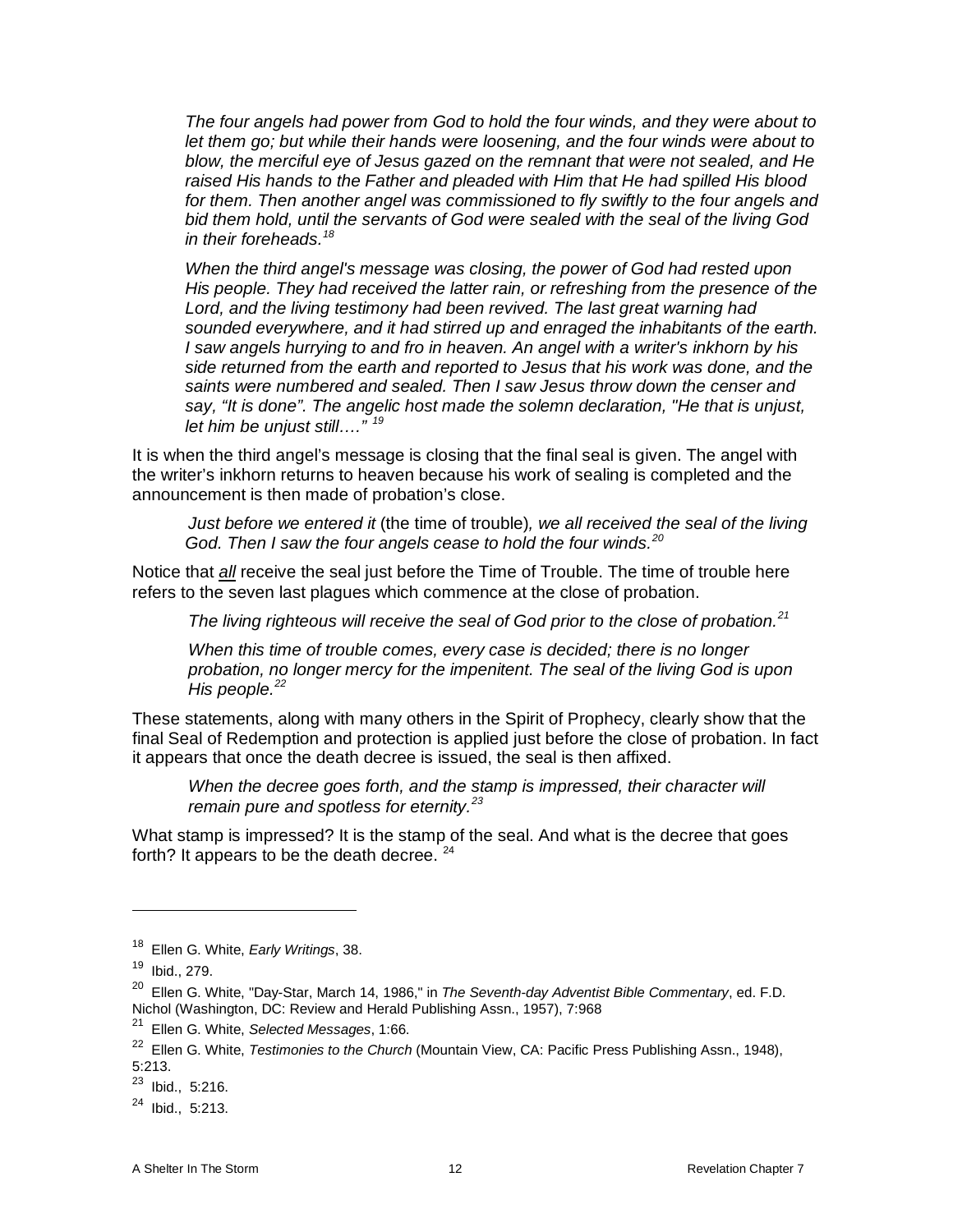*While Satan was urging his accusations and seeking to destroy this company, holy angels, unseen, were passing to and fro, placing upon them the seal of the living God.[25](#page-12-1)*

In commenting on the marking of Ezekiel 9, and the period to which it applies, the Spirit of Prophecy declares

*When Jesus is about to leave the mercy seat and put on the garments of vengeance…[26](#page-12-2)*

This means then that the sealing prophesied in Ezekiel 9 is immediately before the close of probation. The claim that probation closes for Seventh-day Adventists before it does for the rest of the world is erroneous (see Appendix A).

### <span id="page-12-0"></span>**An invisible seal**

The Seal of Redemption is invisible to human eyes.

*It is a mark which angels, but not human eyes, can read; for the destroying angel must see this mark of redemption.[27](#page-12-3)*

This statement is reminiscent of a major event during the Passover in Egypt. When the destroying angel saw the blood over the doorway, he passed by, meaning the Israelite inhabitants were spared. When the angels pour out the vials of the seven last plagues, which constitute the wrath of God upon the last generation of earth, those who have the Seal of Redemption will be passed over and therefore protected during the time of trouble.

When we read about the Time of Trouble we can certainly see that the faithful will need divine protection.

*They come from a far country, from the end of heaven - The LORD and His weapons of indignation to destroy the whole land. Wail, for the day of the LORD is at hand! It will come as destruction from the Almighty. Therefore all hands will be limp. Every man's heart will melt. Isaiah 13:5-7*

*The day of the Lord is at hand; it shall come as destruction from the Almighty. Joel 1:15*

*The day of the Lord is great and very terrible; who can endure it? Joel 2:11*

*The great day of the Lord is near… the mighty man shall cry out. Zephaniah 1:14*

*It is a day of wrath, a day of trouble and distress, a day of devastation and desolation, a day of darkness and gloominess, a day of clouds and thick darkness, I will bring distress upon men… it may be ye shall be hid in the day of the Lord's anger. Zephaniah 1:15; 2:1-3*

*There shall be such a scene of strife as no pen can picture. [28](#page-12-4)*

*Everything was in the utmost confusion. Strife, war and bloodshed, with famine and pestilence, raged everywhere. [29](#page-12-1)*

<span id="page-12-1"></span><sup>25</sup> Ibid., 5:475-476.

<span id="page-12-2"></span><sup>26</sup> Ibid., 5:207-208.

<span id="page-12-3"></span><sup>27</sup> Ellen G. White, "Letter 126, 1898," in *The Seventh-day Adventist Bible Commentary*, ed. F.D. Nichol (Washington, DC: Review and Herald Publishing Assn., 1957), 4:1161.

<span id="page-12-4"></span><sup>28</sup> Ellen G. White, *Testimonies to the Church*, 6:408.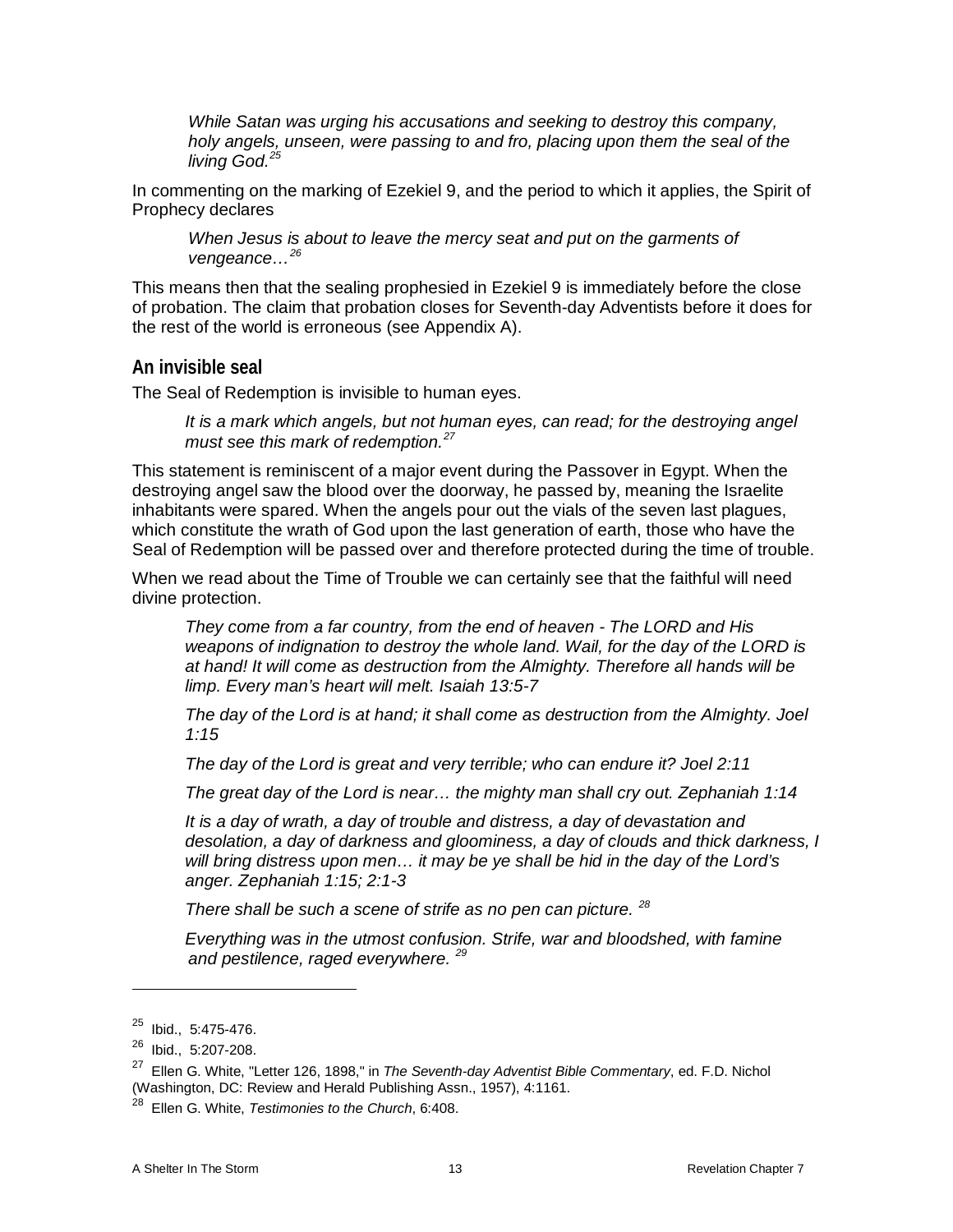Soon the dead and dying will be all around the faithful remnant. Only those who have the seal of the living God will be sheltered from the storm of wrath that will fall on the heads of those who have rejected the truth.<sup>[30](#page-13-1)</sup>

Thank God for the Seal of Redemption – a seal of protection that God offers his people!

### <span id="page-13-0"></span>**A seal of character completion**

This final seal is a seal of character. First of all it denotes permanency and stability of character. It is the sign that the characters of the saints are now fully mature.

*…the people of God are sealed in their foreheads - it is not any seal or mark that can be seen, but a settling into the truth, both intellectually and spiritually, so they cannot be moved.[31](#page-13-2)*

How impressive a concept this is! When God's people receive this final seal, they will have developed a stability of character from which they cannot be shaken. They will have reached the stage where they will fully love righteousness, and fully hate iniquity. This could not be said of the majority of believers in the present day. There may be some sins that we do not commit, but at the same time we do not fully hate. By the time we receive this final seal we will have come to the place in our characters, in our minds, where we fully love righteousness and fully hate iniquity. On the other hand, the act of applying the Seal of Redemption to believers will also indicate that the unsaved have themselves reached a permanency of character confirmed in evil thoughts and activity(see Revelation 22:11).

God's people reflect the image of Christ partially at the present moment; however by the time the final seal is affixed they will reflect the image of Christ fully. They will *retain the image of Christ*: this seal then implies perfection of character. This is the significance of Revelation 14:1-5. The group that is sealed prior to the close of probation has in their foreheads the name of God.

*… having his Father's name written in their foreheads. Revelation 14:5*

In commenting on this scripture the Spirit of Prophecy says,

*While Satan was urging his accusations and seeking to destroy this company, holy angels, unseen, were passing to and fro, placing upon them the seal of the living God. These are they that stand upon Mount Zion with the Lamb, having His Father's name written in their foreheads.[32](#page-13-3)*

The above statements are descriptions of the 144,000, the number representing the final group of God's people who will be translated. Verse 5 states that in their mouth there is no deceit. This is the character that God will finally produce in His saints, so that they will be fit for translation.

*The seal of God will never be placed upon the forehead of an impure man or woman. It will never be placed upon the forehead of the ambitious, world-loving* 

<sup>29</sup> Ibid., 1:268.

<span id="page-13-1"></span><sup>30</sup> James White, "Present Truth," *The Present Truth,* Vol. 1, No. 1 1849), 31.

<span id="page-13-2"></span><sup>31</sup> Ellen G. White, "Ms 173, 1902," in *The Seventh-day Adventist Bible Commentary*, ed. F.D. Nichol (Washington, DC: Review and Herald Publishing Assn., 1957), 4:1161.

<span id="page-13-3"></span><sup>32</sup> Ellen G. White, *Testimonies to the Church*, 5:475-476.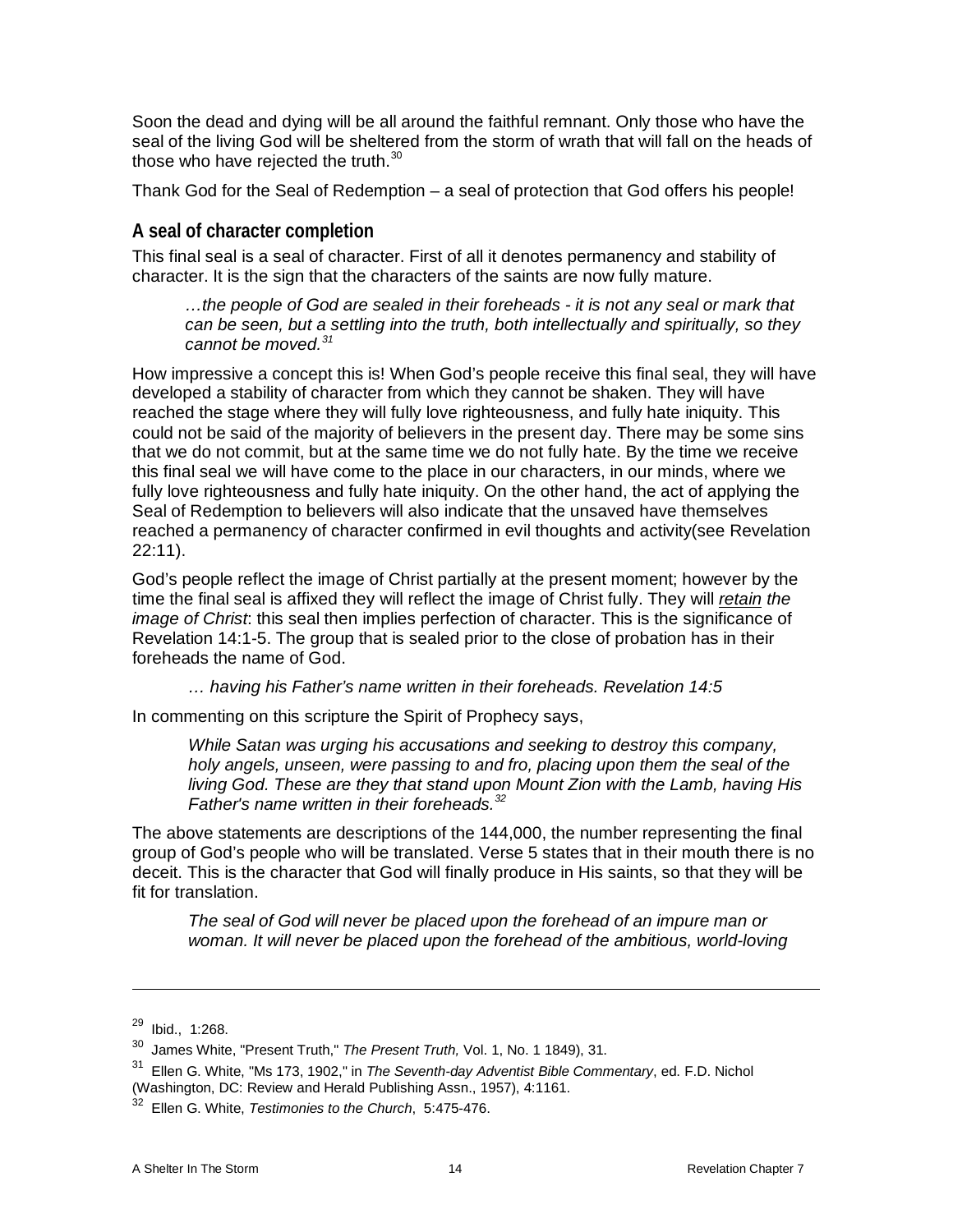*man or woman, one …of false tongue or deceitful heart. All who receive the seal must be without spot before God.[33](#page-14-1)*

Those who receive the final seal will be overcomers. God will have produced in them a perfect, mature character.

*Those who receive the Seal of God and are protected in the Time of Trouble must reflect the image of God fully [34](#page-14-2)* 

### <span id="page-14-0"></span>**A seal which indicates eternal security**

This final seal indicates that we are now eternally secure.

*The despised remnant are clothed in glorious apparel, nevermore to be defiled by the corruptions of the world…. Now they are eternally secure from the tempter's devices…holy angels, unseen, were passing to and fro, placing upon them the seal of the living God. [35](#page-14-3)*

This means that our characters are fully stabilized, nevermore to be defiled: therefore we will have ceased to knowingly commit sin.

*As wax takes the impression of the seal, so the soul is to take the impression of the Spirit of God and retain the image of Christ.[36](#page-14-4)*

Sadly this beautiful truth engenders a negative attitude among many today, but it is the clear unequivocal teaching of the Bible and Spirit of Prophecy. Some claim that they become discouraged by this knowledge; however this dismay is due solely to a lack of faith. The truth is that it tells us what God guarantees to do for us. It is what the final sealing involves and should be regarded as a promise. Our responsibility is to trust and obey, believing that God will accomplish what He promises.

*Those that overcome the world, the flesh, and the devil, will be the favored ones*  who shall receive the seal of the living God. Those whose hands are not clean, whose hearts are not pure, will not have the seal of the living God. Those who are *planning sin and acting it will be passed by. Only those who, in their attitude before God, are filling the position of those who are repenting and confessing their sins…will be recognized and marked as worthy of God's protection…those who are steadfastly looking and waiting and watching for the appearing of their Saviour…who have works corresponding to their avowed faith…. [37](#page-14-5)*

This is an impressive standard, but it is also eminently reassuring. The assurances of God are clear and He will accomplish everything He promises.

*It is God who works in you both to will and to do of his good pleasure. Philippians 2:13*

<span id="page-14-1"></span><sup>33</sup> Ibid., 5:216.

<span id="page-14-2"></span><sup>34</sup> Ellen G. White, *Early Writings*, 71.

<span id="page-14-3"></span><sup>35</sup> Ellen G. White, *Testimonies to the Church*, 5:475-476.

<span id="page-14-4"></span><sup>36</sup> Ibid., 7:970.

<span id="page-14-5"></span><sup>44</sup> Ellen G. White, *Early Writings*, 71.

<sup>37</sup> Ellen G. White, *Testimonies to Ministers and Gospel Workers*, 445.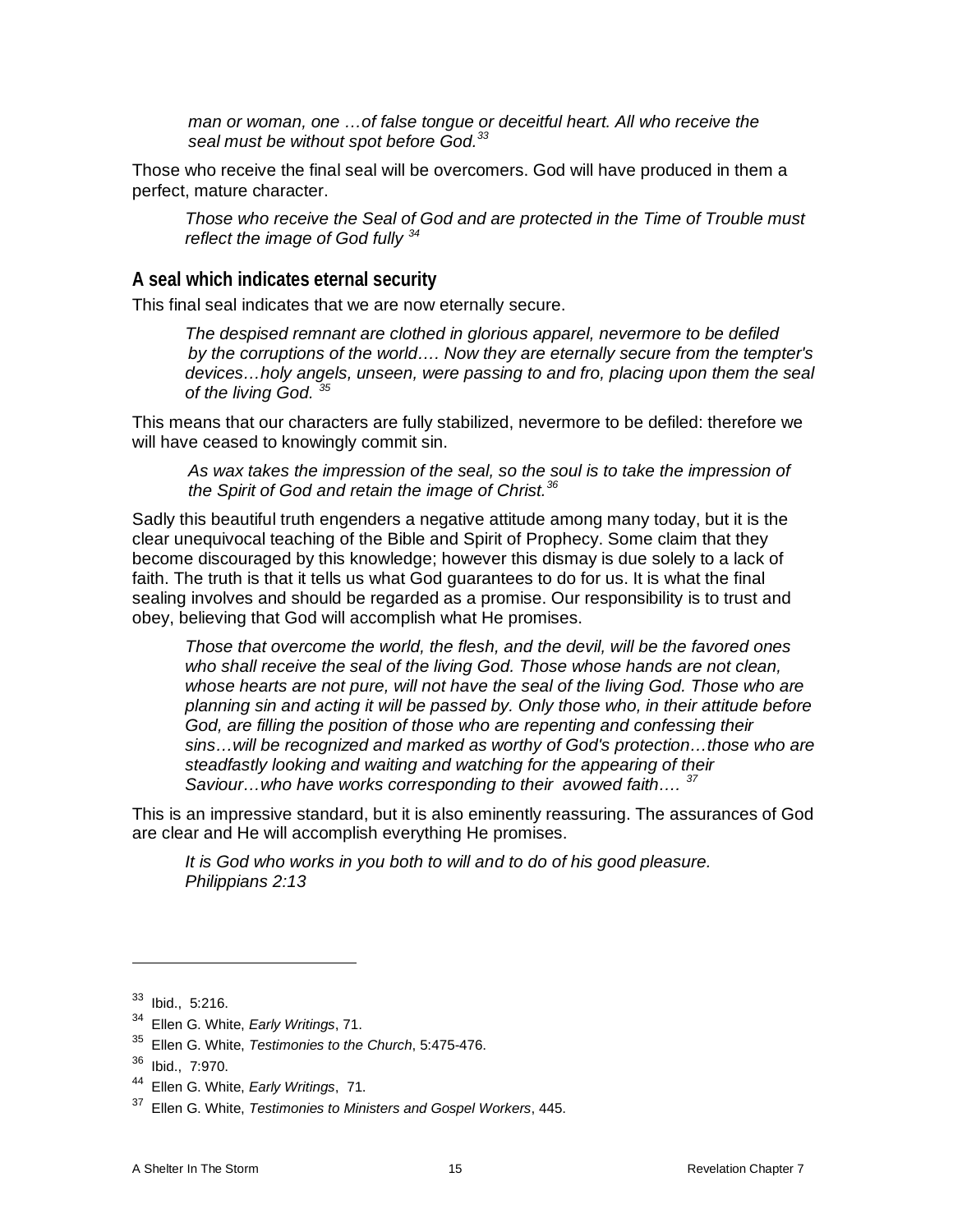The seal is

*…upon those who bear a likeness to Christ in character… They must overcome pride, passion, spiritual slothfulness, and make a determined effort for symmetry of character. [38](#page-15-1)*

Here is heaven's answer to those who proclaim that we are unable to keep the commandments of God and that we will be sinning until the Second Advent. The truth is the opposite. We are to gain

*… victory over every besetment, over pride, selfishness, love of the world, and over every wrong word and action. [39](#page-15-2)*

*Those who are distrustful of self, who are humbling themselves before God and purifying their souls by obeying the truth, these are receiving the heavenly mold, and preparing for the seal of God. [40](#page-15-3)*

### <span id="page-15-0"></span>**A seal for those who "sigh and cry"**

The prophet Ezekiel in his portrayal of the final sealing declared

*…put a mark upon the foreheads of the men who sigh and cry over all the abominations that are done within it. Ezekiel 9:4*

The Spirit of Prophecy expands on this verse

*The prophet, looking down the ages, had this time presented before his vision…those who have had the greatest light and privileges have become contaminated by the prevailing iniquity…. Love for the divine precepts increases with one class according as contempt for them increases with another class…. the time of God's visitation has about come… Although loath to punish, nevertheless He will punish, and that speedily.* 

*Those who walk in the light … are not to sit in quiet unconcerned expectancy of the ruin, comforting themselves that God will shelter his people in the day of visitation… They should realize that it is their duty to labour diligently to save others…*

*…At the time when danger and depression of the church are greatest, the little company… will be sighing and crying for the abominations…* 

*These had been holding forth the words of life; they had reproved, counseled and entreated…* 

*In the time when His wrath shall go forth in judgments, these humble, devoted followers of Christ will be distinguished… by their soul anguish…expressed in lamentation and weeping, reproofs and warnings. While others try to throw a cloak over the existing evil, and excuse the great wickedness everywhere prevalent, those… will not hold their peace to obtain favor of any. Their righteous souls are vexed … with the unholy works and conversation of the unrighteous. They are powerless to stop the rushing torrent of iniquity, and hence they are filled with grief and alarm. They… see religion despised in the very homes of those who have had* 

-

<span id="page-15-3"></span><sup>40</sup> Ibid.,

<span id="page-15-1"></span><sup>38</sup> Ellen G. White, *Testimonies to the Church*, 5:216.

<span id="page-15-2"></span> $39$  Ibid.,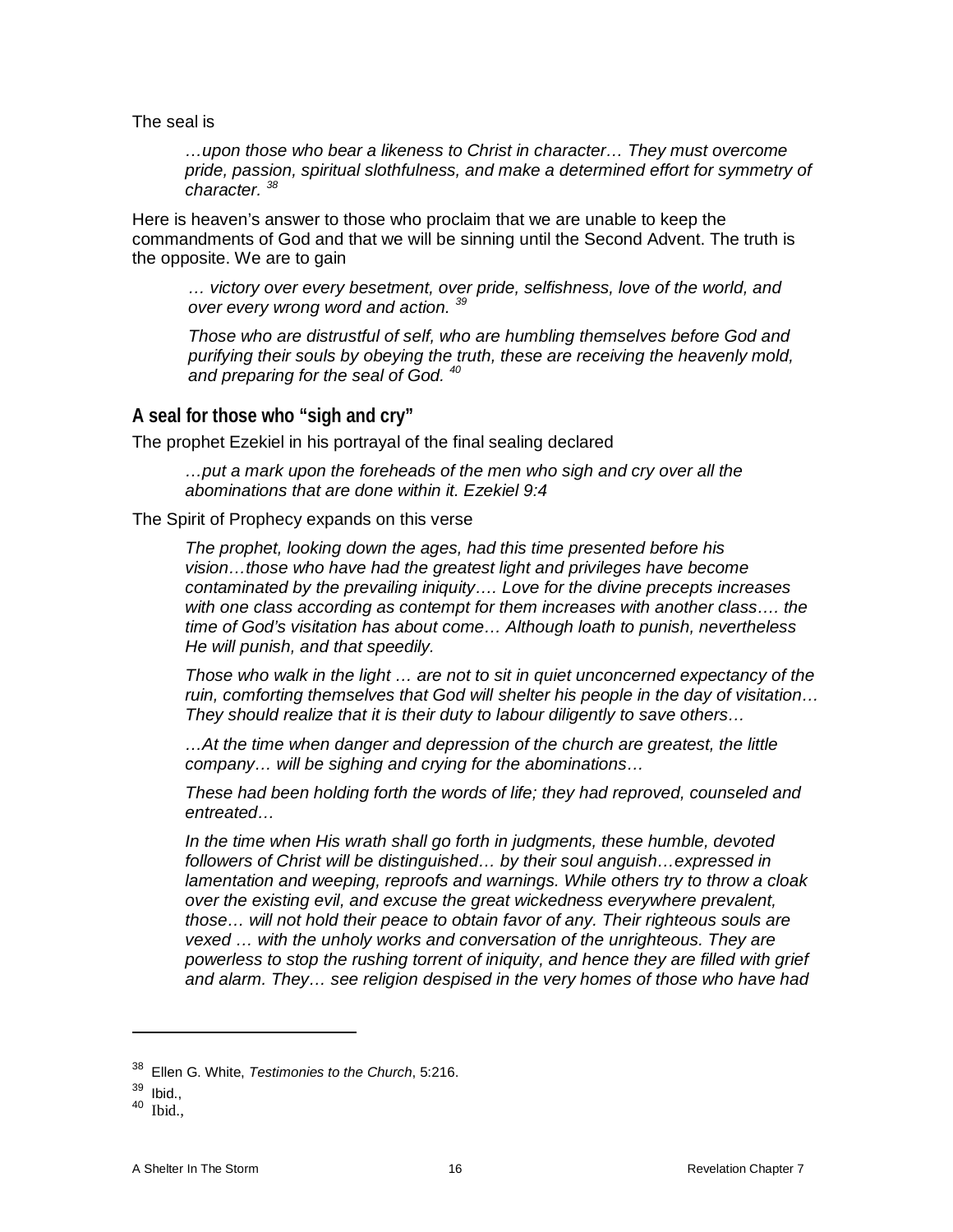*great light. They lament… because pride, avarice, selfishness, and deception of almost every kind are in the church.[41](#page-16-0)*

*But more especially will their prayers arise on behalf of the church, because its members are doing after the manner of the world. The earnest prayers of this faithful few will not be in vain… some repented and humbled their hearts…but the glory… had departed from Israel… his presence and power were lacking….* 

*The class who do not feel grieved over their own spiritual declension, nor mourn over the sins of others, will be left without the seal of God….* 

*Those … who had stood as guardians of the spiritual interests of the people, had betrayed their trust. They had taken the position that the Lord … is too merciful to visit his people in judgment... Thus "Peace and safety" is the cry from men who will never again lift up their voice like a trumpet to show God's people their transgressions… These dumb dogs that would not bark are the ones who feel the just vengeance of an offended God…*

*The abominations for which the faithful ones were sighing and crying were all that could be discerned by finite eyes, but by far the worst sins…were unrevealed… These persons came to feel secure in their deceptions… But He will… open before others those sins which they were so careful to hide.*

*…Those who have been regarded as worthy and righteous prove to be ring-leaders in apostasy and examples in indifference…*

*It is with reluctance that the Lord withdraws His presence from those…who have*  felt the power of the word in ministering to others. They were once His faithful *servants…but they departed from Him and led others into error, and therefore are brought under the divine displeasure.* 

*…The seal of God will be placed upon the foreheads of those only who sigh and cry for the abominations done in the land* (emphasis ours). *[42](#page-16-1)*

*The people of God are sighing and crying for the abominations done in the land … the anguish and humiliation of God's people is unmistakable evidence that they are regaining the strength and nobility of character lost in consequence of sin.[43](#page-16-2)*

<span id="page-16-0"></span><sup>41</sup> Ibid., 474-5

<span id="page-16-1"></span><sup>42</sup> Ibid., 208-12

<span id="page-16-2"></span> $43$  Ibid., 474-5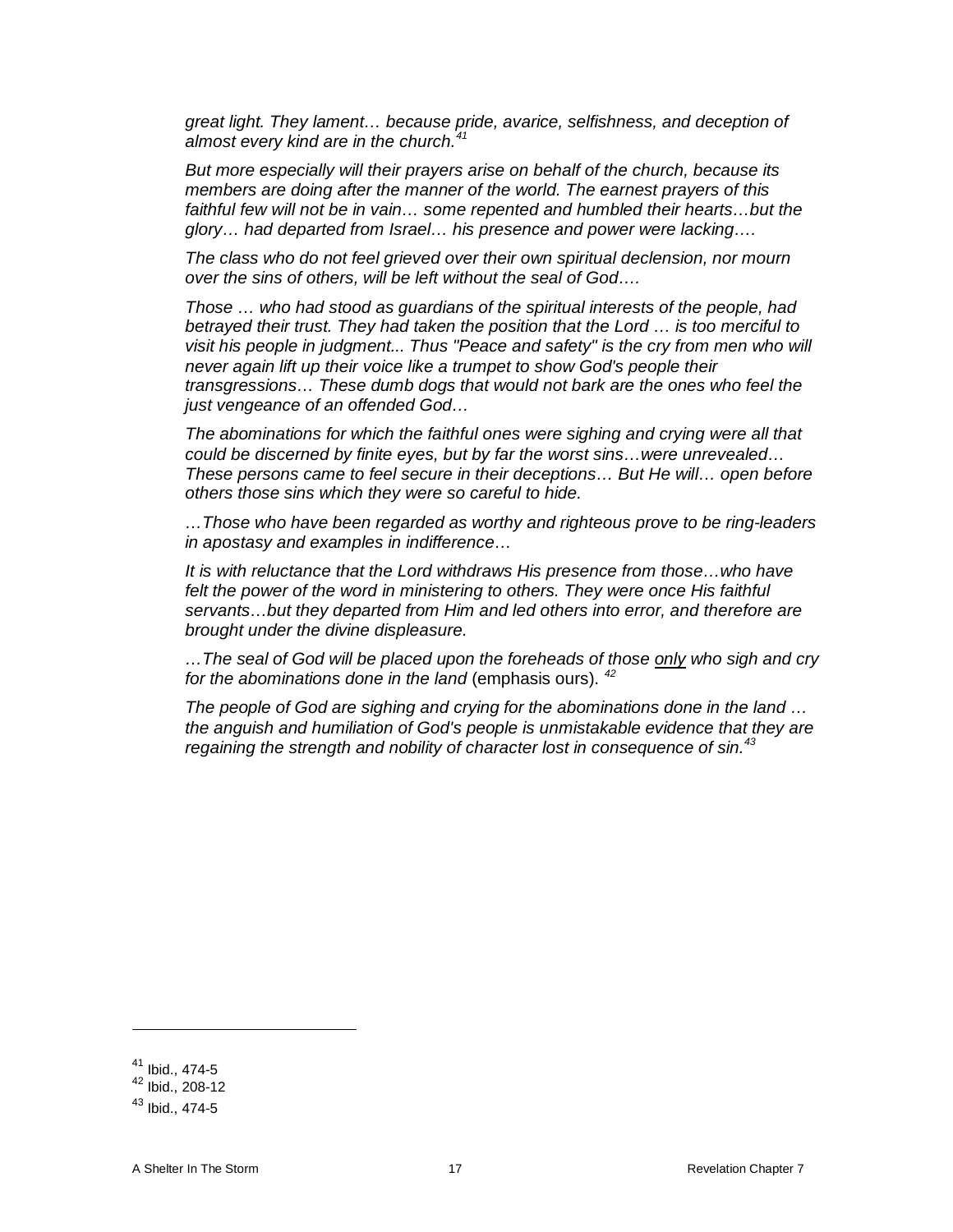# <span id="page-17-0"></span>**Summary - The three sealings of the saints**

| <b>Jesus Christ</b>                                                                                          | <b>Believer</b>                                                                                                                           | Sabbath keeper                                                                                                 | <b>Final remnant</b>                                                                                                                                                                     |
|--------------------------------------------------------------------------------------------------------------|-------------------------------------------------------------------------------------------------------------------------------------------|----------------------------------------------------------------------------------------------------------------|------------------------------------------------------------------------------------------------------------------------------------------------------------------------------------------|
| The Seal of the Holy Spirit                                                                                  |                                                                                                                                           | The Seal of the Law                                                                                            | The Seal of Redemption                                                                                                                                                                   |
| At baptism                                                                                                   | At conversion                                                                                                                             | By true Sabbath observance                                                                                     | At close of probation                                                                                                                                                                    |
| An inward sign of acceptance by God                                                                          |                                                                                                                                           | An outward sign of creation<br>& sanctification                                                                | An invisible sign of victory<br>& deliverance                                                                                                                                            |
| An assurance of:<br>Ownership - that He<br>belonged to God<br>Messiahship -<br>that He was God's<br>anointed | An assurance of:<br>Salvation<br>Forgiveness by God<br>Ownership - a child<br>of God<br>Inheritance - will<br>enter the kingdom<br>of God | An assurance of:<br>One's origin - created in<br>God's image<br>One's restoration - restored<br>to God's image | An assurance of:<br>Protection - from 7 last<br>plagues<br>Ownership - has God's<br>name<br>Destiny - New Jerusalem<br>Fitness - Christ's name =<br>maturity & stability of<br>character |

# <span id="page-17-1"></span>**The 144,000**

### *And I heard the number of those who were sealed. One hundred and forty-four thousand of all the tribes of the children of Israel were sealed: Revelation 7:4*

As already discussed above, the term *Israel* in the New Testament applies to spiritual Israel, to born again Christians.

The number *144,000* depicts the final product of the sealing message, those - who in answer to the despairing cry of the unsaved in Revelation 6:17 - will be able to stand when Christ appears in power and glory at the Second Advent.

In Revelation 7:5-8 are listed the names of the twelve tribes from which twelve thousand each are sealed, making a total of 144,000. These numbers, however, are to be understood in a symbolic sense.<sup>[44](#page-17-2)</sup>

The number 144,000 is a multiple of twelve and in Scripture twelve is associated with church government. In fact there were thirteen tribes of Israel, but it is always regarded that there were twelve tribes. This further indicates that we need to take care in determining the 144,000 as a literal figure.

The tribes are not always listed in a consistent order in the Old Testament. Approximately eighteen different orders are given for the list of tribes. Revelation Chapter 7 differs from

<span id="page-17-2"></span><sup>&</sup>lt;sup>44</sup> Note: Revelation is a book of symbols and is based on the Old Testament. To understand Revelation correctly we must check with the Old Testament to ascertain the source of the imagery employed. The Old Testament method of numbering was by heads of families. If the 144,000 is interpreted by this principle, then the number is in fact many more than the literal figure.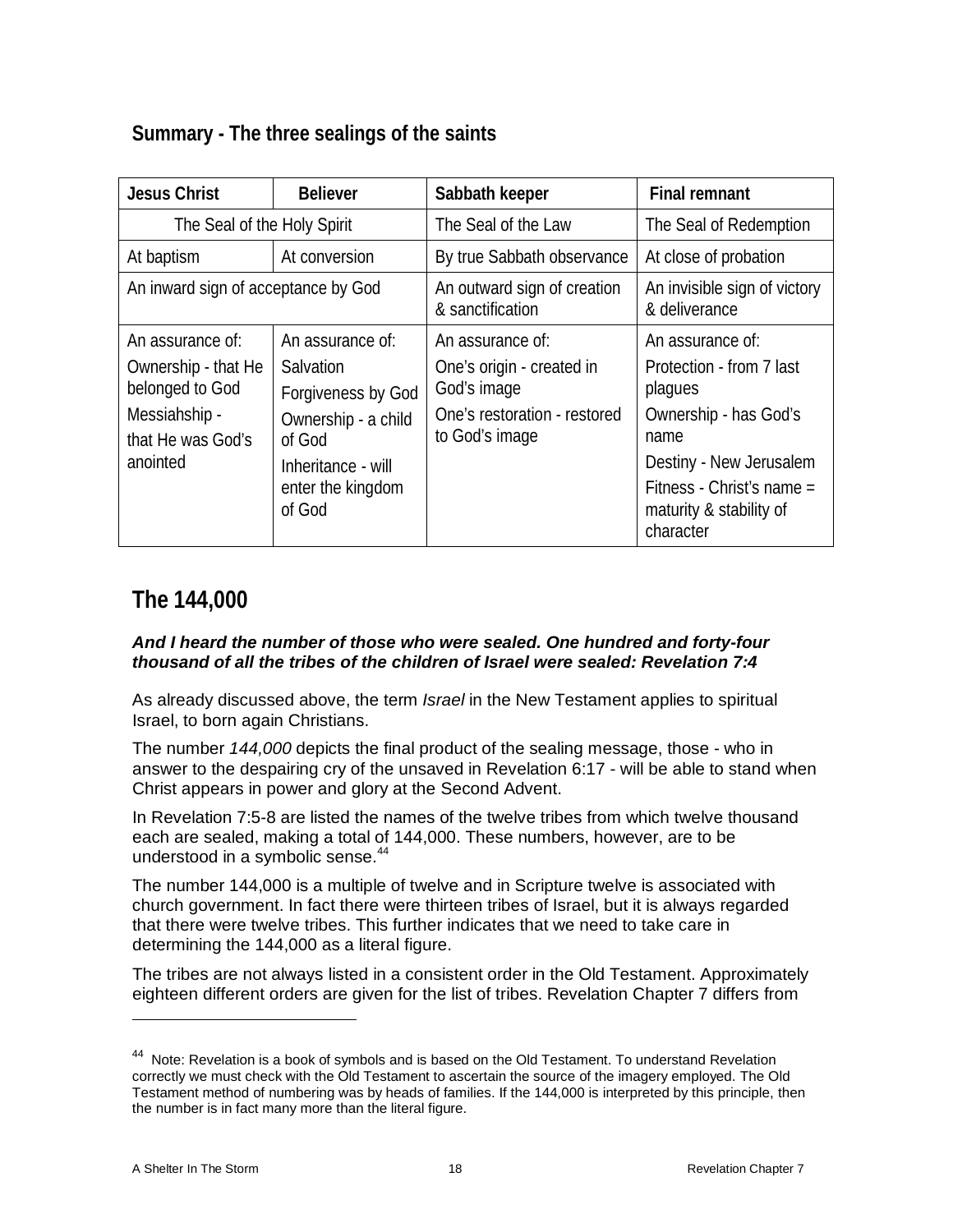most of the Old Testament listings in that first, the tribes of Dan and Ephraim are missing. This omission is because these two tribes were involved in apostasy and have been replaced by Joseph and Levi. Second, however, the order of the names is different in any case.

Why is there this particular order for the twelve tribes in Revelation? It has been discovered that when the Hebrew meaning of the name for each tribe is translated, a significant description of the character of the 144,000 is presented. The following table shows the order given in Revelation 7:5-8. An interpretation for each name is given.

| <b>Revelation 7 tribes</b> | Interpretation of name          |
|----------------------------|---------------------------------|
| Judah                      | Praise God,                     |
| Reuben                     | <u>A Son, </u>                  |
| Gad                        | A company of sons, redeemed and |
| Asher                      | Happy, after                    |
| Naphtali                   | Wrestling with God in prayer,   |
| Manasseh                   | Forgetting self and the past,   |
| Simeon                     | <b>Hearing God's Word and</b>   |
| Levi                       | Joined to God, as               |
| <b>Issachar</b>            | <b>Servants</b>                 |
| Zebulon                    | Dwelling with                   |
| Joseph                     | Added joys and blessings, as    |
| Benjamin                   | Sons of the right hand of God   |

<span id="page-18-0"></span>**The twelve tribes of Revelation Chapter 7**

# <span id="page-18-1"></span>**The great multitude**

*After these things I looked, and behold, a great multitude which no one could number, of all nations, tribes, peoples, and tongues, standing before the throne and before the Lamb, clothed with white robes, with palm branches in their hands, and crying out with a loud voice, saying, "Salvation belongs to our God who sits on the throne, and to the Lamb!" Revelation 7:9-10*

The Revelator is now directed away from the sealed group of the End Time, to the *great multitude* of redeemed saints before the throne in the kingdom of God. What a thrilling picture this is! The number of the redeemed is beyond human estimation in spite of the fact that Jesus Christ declared that

*Narrow is the gate and difficult is the way which leads to life, and there are few who find it. Matthew 7: 13-14*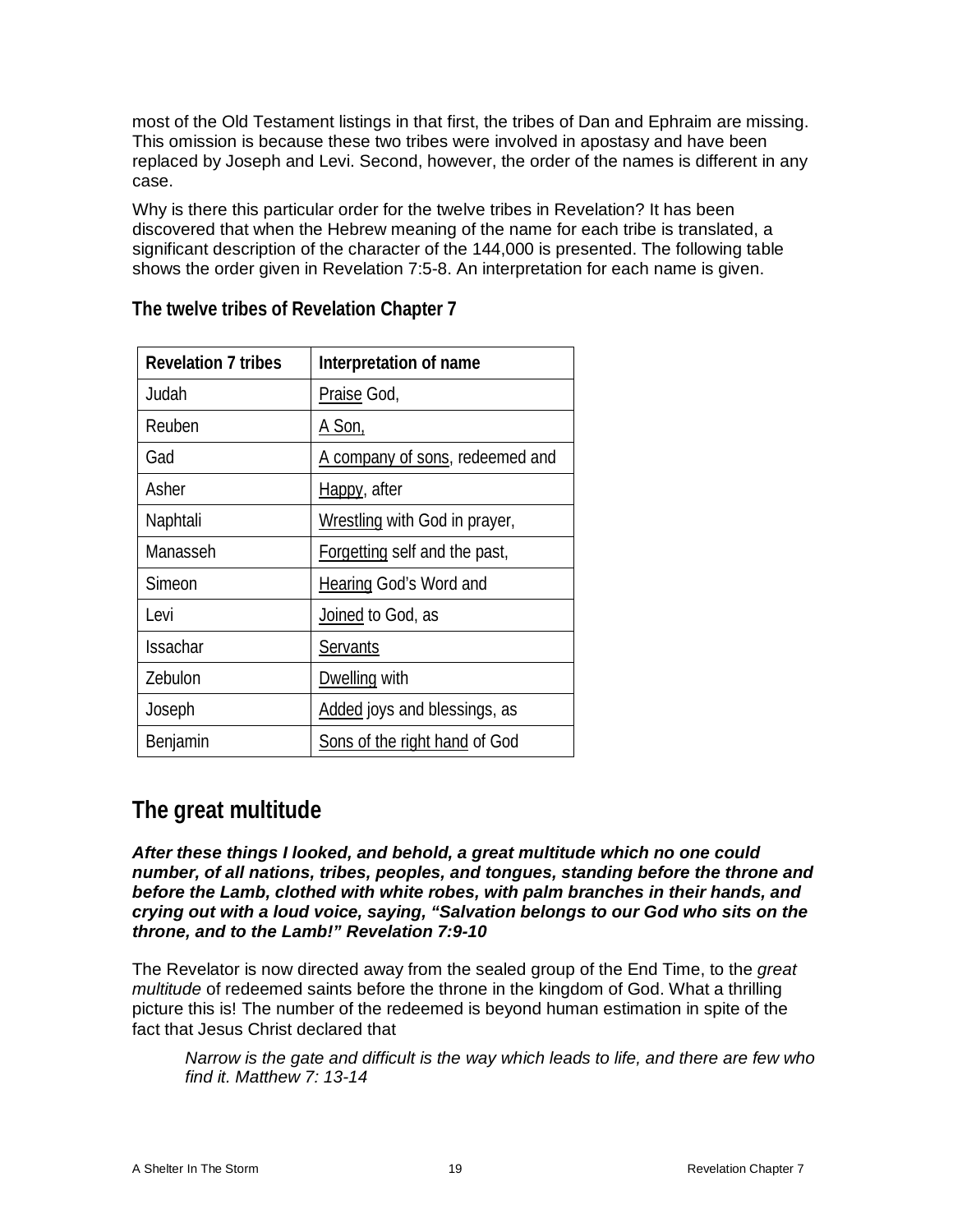From the six thousand years of human history and the deadly reign of sin, a throng of humankind beyond human computation will finally be saved through the gospel of Christ. What a testimony to the power of the gospel and the mercy of God this is! (Note: Appendix B deals with an errant view of who constitutes the great multitude).

The terminology of v 9-10 indicates that this marvellous scene is the antitype, the fulfillment of the celebrated Feast of Tabernacles of Old Testament times. This feast was the final gathering of Israel for the ceremonial year, celebrated when the last harvest of the land had been gathered in. It lasted for eight joyful days during which the Israelites dwelt in temporary shelters to remind them of the wilderness wanderings of their forebears. All this was symbolic of the final ingathering of God's people into the heavenly kingdom.

The following table gives a comparison between type and antitype.

| <b>Type</b>                                                                                     | Antitype                                                                                                                                                  |
|-------------------------------------------------------------------------------------------------|-----------------------------------------------------------------------------------------------------------------------------------------------------------|
| The final festival for the ceremonial year in<br><b>Israel</b>                                  | Finally, the great gathering of God's people<br>in the kingdom of heaven.                                                                                 |
| Celebrated after Israel had reaped the main<br>and final harvest of the land.                   | Celebrated after the great final harvest of<br>spiritual Israel is reaped at the Second<br>Advent.                                                        |
| Israel camped in temporary booths in old<br>Jerusalem for the feast.                            | The saints will dwell in "the camp of the<br>saints" in New Jerusalem [Revelation 20:9]<br>However their permanent abode will be in<br>the renewed earth. |
| Israel kept the feast for seven days amid<br>great rejoicing.                                   | Seven denotes continuity in Scripture, and<br>speaks of the continual joy of the saints in<br>the kingdom.                                                |
| The feast concluded on the eighth day.                                                          | Eight in scripture frequently denoted<br>regeneration or resurrection. The final<br>harvest of the saints involves the<br>resurrection.                   |
| The feast was to remind Israel of their<br>wilderness wanderings.                               | In Heaven the saints also will remember<br>their earthly sojourn in the wilderness of<br>sin.                                                             |
| Palm branches which were frequently used<br>during their wilderness experience were<br>carried. | The saints in heaven will  "have palms in<br>their hands" reminding them that they were<br>"strangers and pilgrims on earth."                             |
| Israel did no servile work during the feast -<br>they rested.                                   | In heaven the saints will cease from their<br>labours and enter into their eternal rest.                                                                  |
| Only those who were born Israelites could<br>celebrate the feast.                               | Only those who are 'born again' as spiritual<br>Israelites will celebrate the heavenly feast.                                                             |

# <span id="page-19-0"></span>**Type meets antitype - the Feast of Tabernacles**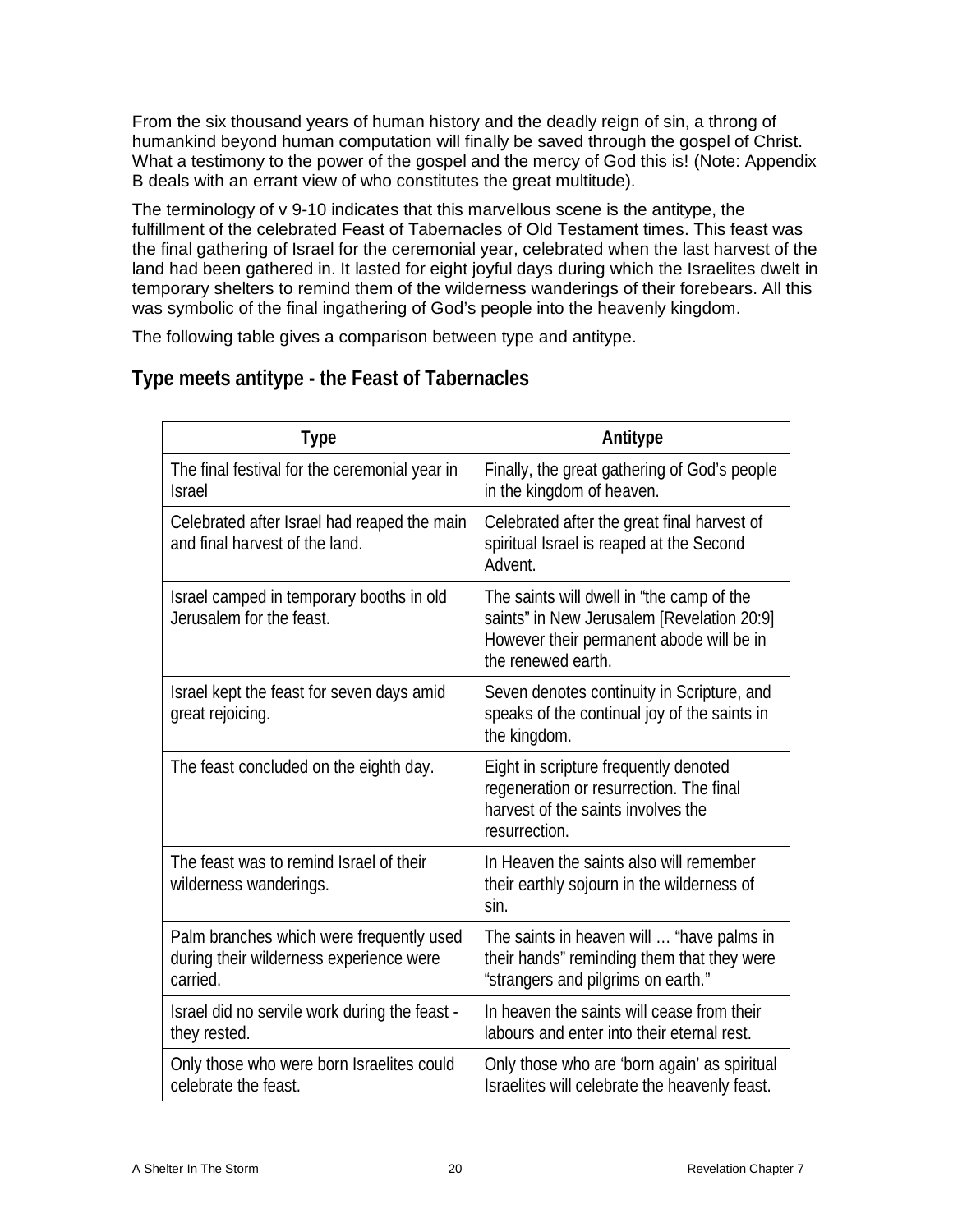# <span id="page-20-0"></span>**The theme song of the redeemed**

# *…Salvation belongs to our God who sits on the throne and to the Lamb. Revelation 7:10*

All glory for the marvellous salvation of the saints will be given to the Godhead. Originally the Trinity had covenanted together for the salvation of the race. The Son himself volunteered to be a substitute for guilty man. The Father and the Holy Spirit sent Him to this earth to be incarnated as a man. $45$  He was truly

# *…the Lamb slain from the foundation of the world. Revelation 13:8*

For six thousand years the Godhead had endured the baleful presence of sin with its heart-rending consequences. The Father had suffered with the Son. The result of their separation, as payment in atonement for the broken law, is beyond human comprehension. However it is now completed, the fallen race is restored and harmony reigns supreme as men and angels rejoice together around the throne.

### *All the angels stood around the throne and the elders and the four living creatures, and fell on their faces before the throne and worshiped God. Revelation 7:11*

John then hears the resounding anthem of praise in worship of the Deity. It is sevenfold and commences and ends with a mighty *Amen*.

### *Saying, Amen! Blessing and glory and wisdom, thanksgiving and honor and power and might, be to our God forever and ever. Amen. Revelation 7:12*

What a moving and impressive event this must be when in perfect harmony millions of voices render wholehearted praise to their Maker.

# <span id="page-20-1"></span>**A special group**

### *Then one of the elders answered, saying to me, "Who are these arrayed in white robes, and where did they come from?" Revelation 7:13.*

At first glance one might conclude that the elder is referring to the great multitude of v9 because they alone are so described. However, although all the redeemed will be clothed in white, the verse implies that these particular white-robed people are a separate group. Since the only other group mentioned in Revelation Chapter 7 is the one represented by the number 144,000, we should investigate whether there is something distinctive about the white robes of this group.

White robes always represent righteous character - *the righteousness of the saints* (Revelation 19:8). However the group symbolized by the 144,000 will reach a level of character development in which they are described as *having the seal of God (*or *name of God*), as *having no guile* and as being *without fault* (Revelation 14:1-5). It appears that this group's character development will be in advance of all the other groups of God's people. This appears to be confirmed in subsequent verses of this chapter.

<span id="page-20-2"></span> $45$  Isaiah 48:16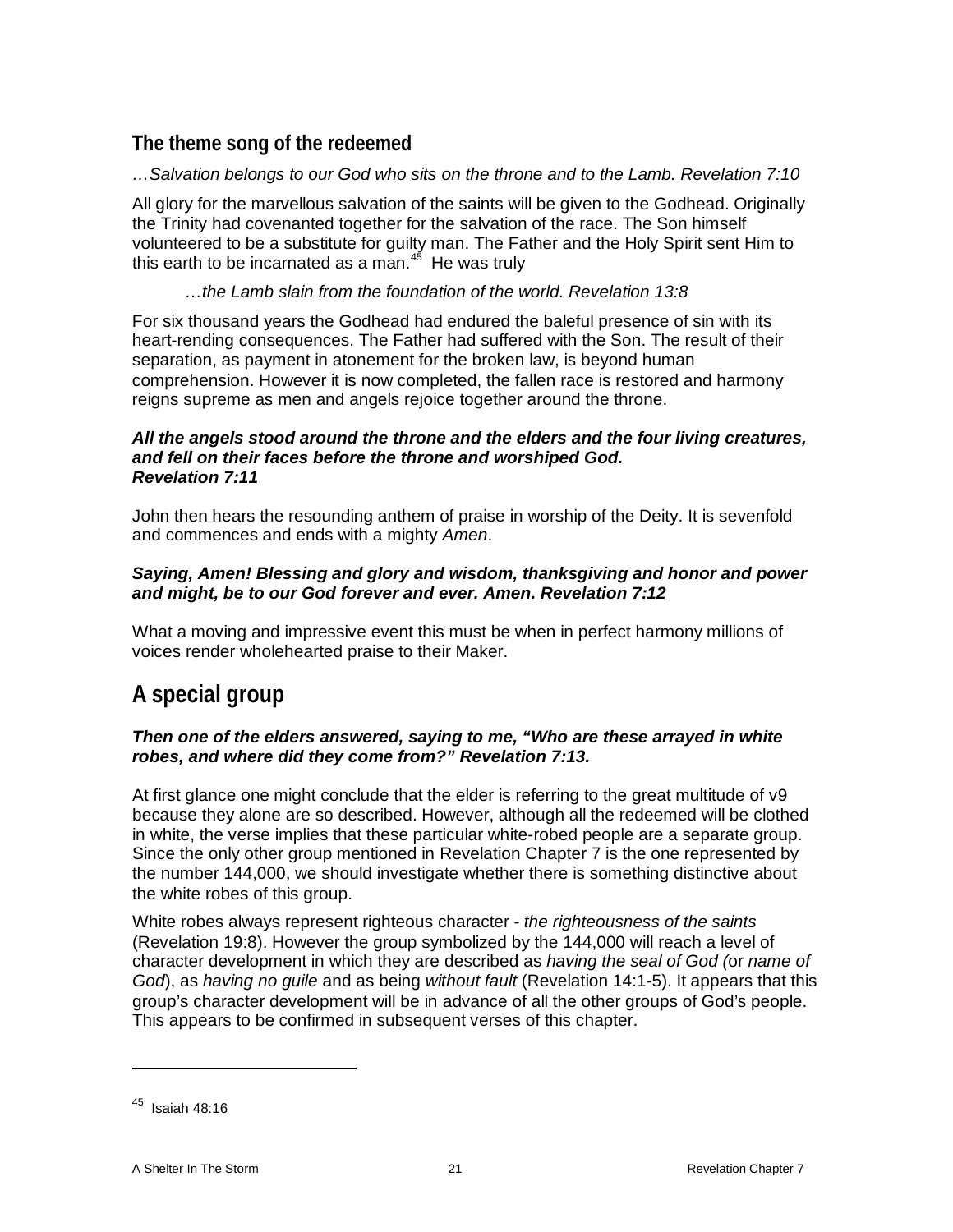Another point which suggests that the elder is not alluding to the great multitude is his question: *Whence came they?* Verse 9 has clearly stated where the great multitude has come from. So it is justifiable to conclude that the elder is referring to the other group referred to in the chapter - the 144,000. The details in verses14-17 confirm this conclusion.

### *And I said to him, "Sir, you know." So he said to me, "These are the ones who came out of the great tribulation, and washed their robes and made them white in the blood of the Lamb." Revelation 7:14.*

It would not be correct to conclude that the great multitude have come out of *the great tribulation*, even though it is true that Jesus promised His followers

*In the world you will have tribulation, but be of good cheer, I have overcome the world. John 16:33*

Few Christians have suffered great tribulation; however this special group has passed through such an experience. Consequently the only group that fits the picture is that of the 144,000. They sing a special song, implying a special experience (Revelation 14:4). They stand as a special group in the kingdom of God, described as

*…those who have the victory over the beast, over his image, over his mark, and over the number of his name, standing on the sea of glass, having the harps of God. Revelation 15:2*

The great tribulation referred to is that of the End Time… *the final conflict*… and …*the time of Jacob's trouble*. [46](#page-21-0)

### *They shall neither hunger anymore nor thirst anymore; the sun shall not strike them, nor any heat; for the Lamb who is in the midst of the throne will shepherd them and lead them to living fountains of waters. Revelation 7:16.*

During the seven last plagues, the 144,000 are promised protection.<sup>[47](#page-21-1)</sup> Nevertheless they will suffer some of the effects of the plagues. These effects will be famine and pestilence, causing hunger and thirst. (The sun will also cause serious discomfort for the unsaved  $48$ ) The saints will also cry to God day and night for deliverance from their pursuers because of the death decree that has been issued against them.<sup>[49](#page-21-3)</sup> This explains why this special group is promised a highly privileged position in the kingdom.

### *Therefore they are before the throne of God, and serve Him day and night in His temple. And He who sits on the throne will dwell among them, for the Lamb who is in the midst of the throne will shepherd them and lead them to living fountains of waters…. And God will wipe away every tear from their eyes. Revelation 7:15, 17*

This promise corresponds to the promised privileges for the 144,000 given in Revelation 14. In this chapter they are also depicted as being in very close proximity to the throne and to the Lamb.

<span id="page-21-0"></span><sup>46</sup> Revelation 12:17; 13:15-17;15:2; Daniel 12:1

<span id="page-21-1"></span><sup>47</sup> Psalm 91:1-16; Isaiah 33:14-17; Daniel 12:1

<span id="page-21-2"></span><sup>48</sup> Ellen G. White, *Testimonies to the Church*, 5:474-475.

<span id="page-21-3"></span> $49$  2 Timothy 3:1, 12-13; Revelation 13:15; 16:5-7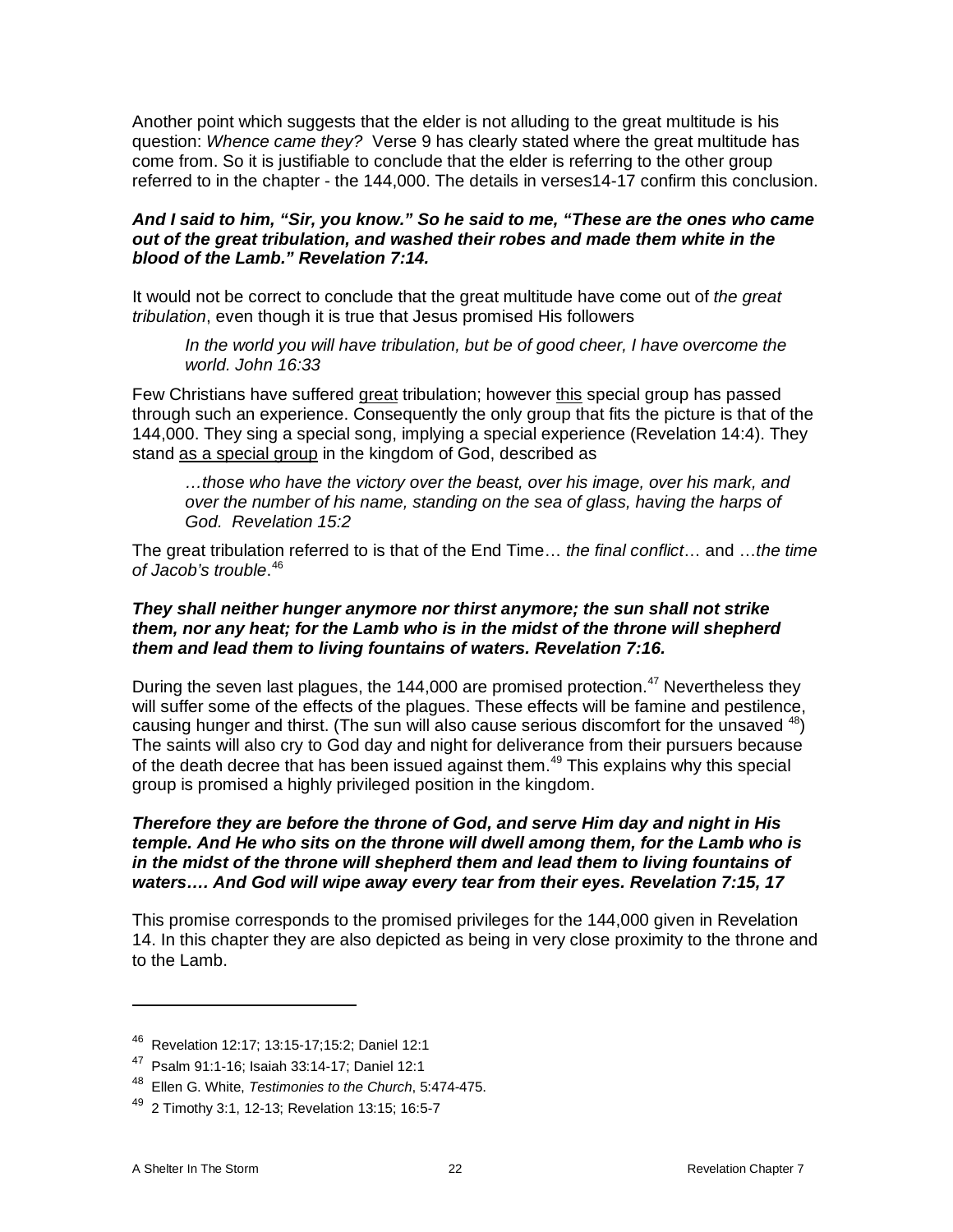*Then I looked, and behold, a Lamb standing on Mount Zion, and with Him one hundred and forty-four thousand…. They sang as it were a new song before the throne…. These were redeemed from among men, being first fruits to God and to the Lamb. Revelation 14:1, 3, 4*

This special group serves God *day and night in His temple* (v15). In the renewed earth, when the New Jerusalem becomes the capital of God's kingdom on earth, the Revelator states

*… I saw no temple in it* (Jerusalem)*, for the Lord God Almighty and the Lamb are its temple. Revelation 21:22*

This does not mean that there is no longer a great temple in God's kingdom, only that the temple is no longer situated in the holy city. It could also indicate that the function of the temple is changed. No longer is it the centre of the drama of how the Deity deals with the question of sin. Sin has now been eliminated from the universe. No doubt the temple in which the 144,000 serve God will now be employed for grander purposes.

# <span id="page-22-0"></span>**How to prepare for the final sealing**

In the light of the fearful conflict which we are now entering, what are the essentials in preparing for the final Seal of Redemption, protection and deliverance?

# <span id="page-22-1"></span>**1. Preserve the faith in its purity**

*When the Lord comes forth as an avenger, He will also come as a protector of all those who have preserved the faith in its purity, and kept themselves unspotted from the world.[50](#page-22-2)*

What is *the faith* that we are to preserve in its purity? It is the Three Angel's messages of Revelation 14. These distinctive messages, and no others, prepare God's people for the sealing.

*The third angel is binding, or sealing them, in bundles for the heavenly garner.[51](#page-22-3)* 

This tells us of the vital need to fully believe and obey the three angel's messages.

*Not all who profess to keep the Sabbath will be sealed. There are many even among those who teach the truth to others who will not receive the seal of God in their foreheads…they had the light…they knew their Master's will, they understood every point of our faith, but they had not corresponding works. However high any minister may have stood in the favor of God, if he neglects to follow out the light given him of God, if he refuses to be taught as a little child, he will go into darkness and satanic delusions and will lead others in the same path[52](#page-22-4)*

*God has shown me that at the very time that the signs of the times are being fulfilled around us, when we hear, as it were, the tread of the hosts of heaven fulfilling their mission, men of intelligence, men in responsible positions, will be* 

<sup>50</sup> Ellen G. White, *Testimonies to the Church*, 5:210.

<span id="page-22-3"></span><span id="page-22-2"></span><sup>51</sup> Ellen G. White, *Early Writings*, 89

<span id="page-22-4"></span><sup>52</sup> Ellen G. White, *Testimonies to the Church*, 5:213-214.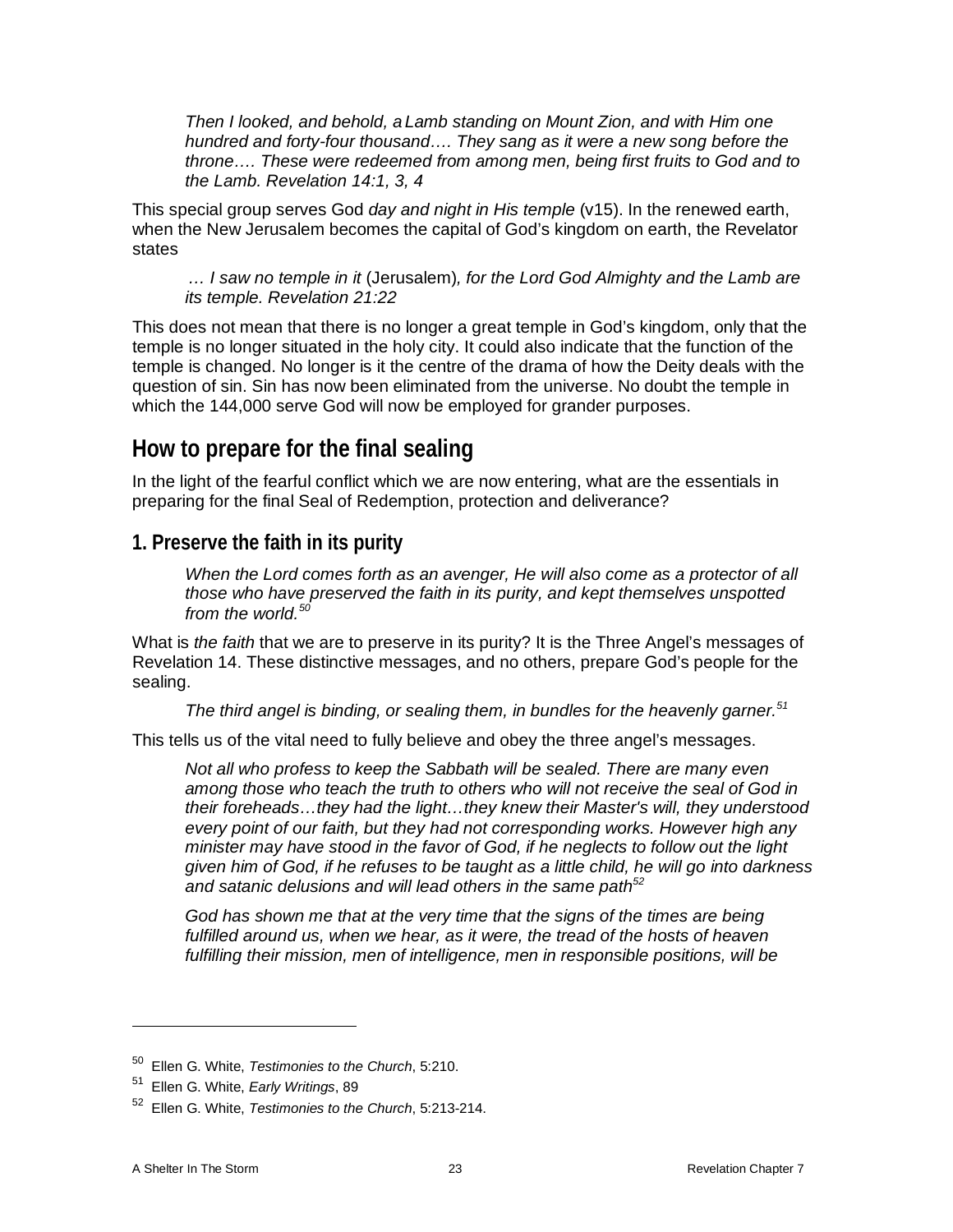*putting rotten timbers into their character building - material which is consumable in the day of God… They will lose heaven and an eternity of bliss. [53](#page-23-3)*

What a solemn and dire warning this is to all who know the truth for these last days!

# <span id="page-23-0"></span>**2. Expect and welcome special trials**

This is God's method of purifying us for the final seal.

*Those who of late have embraced the truth would have to know what it is to suffer for Christ's sake, that they would have trials to pass through that would be keen and cutting, in order that they may be purified and fitted through suffering to receive the seal of the living God, pass through the time of trouble, see the King in His beauty…[54](#page-23-4)*

*We will know the conflict of overcoming.[55](#page-23-5)* 

# <span id="page-23-1"></span>**3. Seek help from God NOW**

*May God help His people now, for what can they then do in such a fearful conflict without His assistance! Courage, fortitude, faith, and implicit trust in God's power to save do not come in a moment. These heavenly graces are acquired by the experience of years. By a life of holy endeavour, and firm adherence to the right, the children of God were sealing their destiny.[56](#page-23-6)*

*We are to look to the man Christ Jesus, who is complete in the perfection of righteousness and holiness… He is the pattern man. His experience is the measure of the experience that we are to gain. His character is our model. Let us, then, take our minds off the perplexities and the difficulties of this life, and fix them on Him, that by beholding we may be changed into His likeness…As we look to Him and think of Him, He will be formed within, the hope of glory. [57](#page-23-7)*

# <span id="page-23-2"></span>**Conclusion**

Whether we believe in the truth of it or not, God will fulfill His plan for His remnant people. He will have a people holy and undefiled, ready for translation.

*A great work was to be accomplished to prepare a people to be sealed with the seal of the living God. [58](#page-23-8)*

*The great, grand work of bringing out a people, who will have Christ- like characters and who will be able to stand in the day of the Lord, is to be accomplished. [59](#page-23-9)*

<span id="page-23-3"></span><sup>53</sup> Ellen G. White, *Testimonies to Ministers and Gospel Workers*, 446-7.

<span id="page-23-4"></span><sup>54</sup> Ellen G. White, *Early Writings*, 67.

<span id="page-23-5"></span><sup>55</sup> Ellen G. White, *Testimonies to the Church*, 215.

<span id="page-23-6"></span><sup>56</sup> Ibid., 2:213.

<span id="page-23-7"></span><sup>57</sup> Ibid., 7:970.

<span id="page-23-8"></span><sup>58</sup> Ellen G. White, *Selected Messages*, 2:73.

<span id="page-23-9"></span><sup>59</sup> Ellen G. White, *Testimonies to the Church*, 6:129.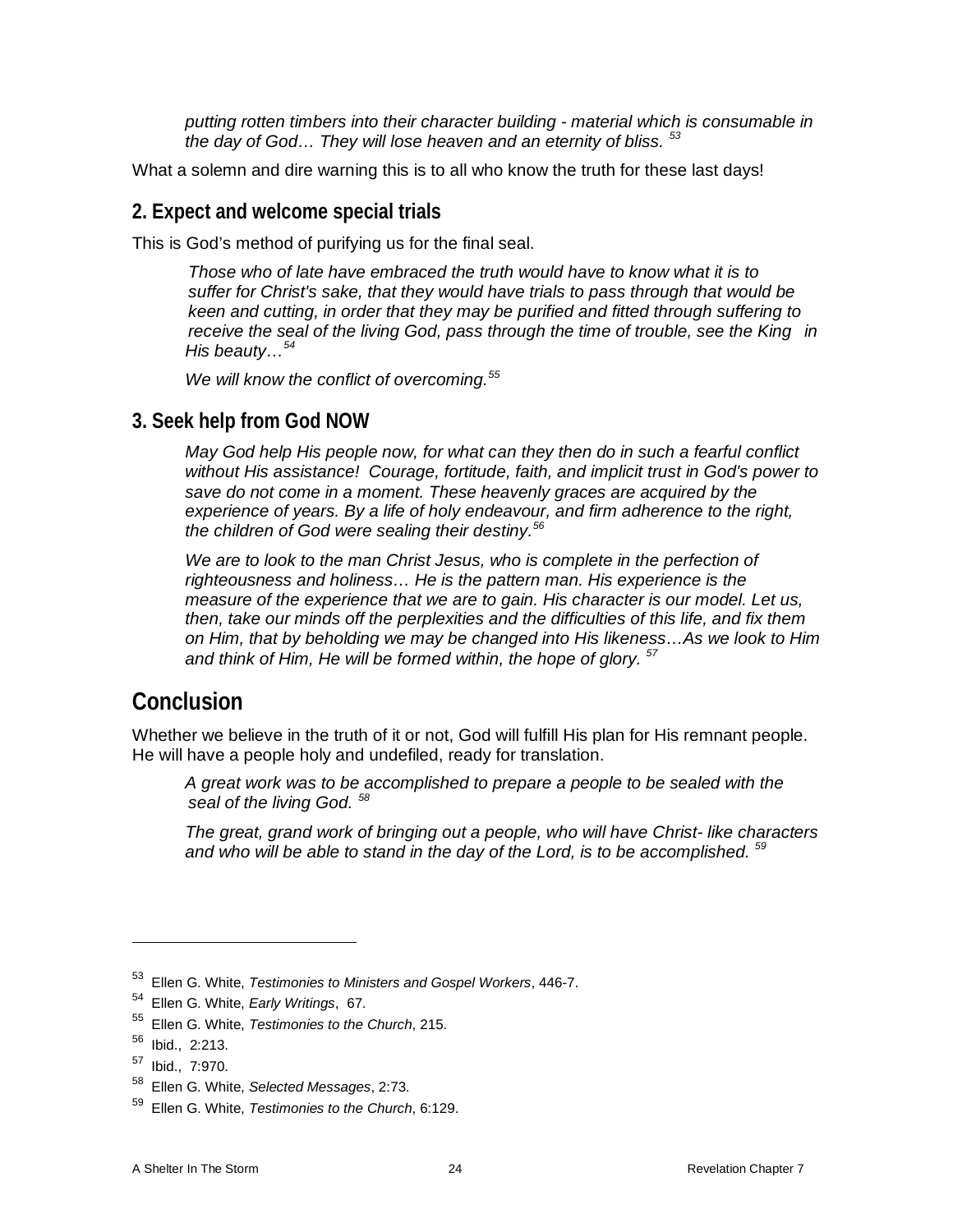*In a little while every one who is a child of God will have this seal placed upon him … though united in church capacity, he is not saved until the seal of God is placed upon him. [60](#page-24-0)*

*Only those who receive the seal of God will pass through the gates of the Holy City. [61](#page-24-1)*

Here then are the three seals that are essential for the believer to receive. Of these three, the Seal of the Spirit takes priority, for without conversion, without having the Holy Spirit in our lives, the ability to receive the final two seals is impossible.

The Seal of the Sabbath is next in importance. It is the outward sign that the believer is cooperating with God in the process of sanctification - of obedience to all the commandments of God. It is the outward sign that God is preparing believers for the final Seal of Redemption, which is essential for every saint who passes through the seven last plagues and is to be translated.

The first seal is given by the Holy Spirit. The second seal is received through the believer's obedience, when they hallow the Sabbath. The third seal will be affixed by a special ministry wrought by the angels of God.

<span id="page-24-0"></span> $60$  Ibid., 7:96.

<span id="page-24-1"></span> $61$  Ibid., 7:970.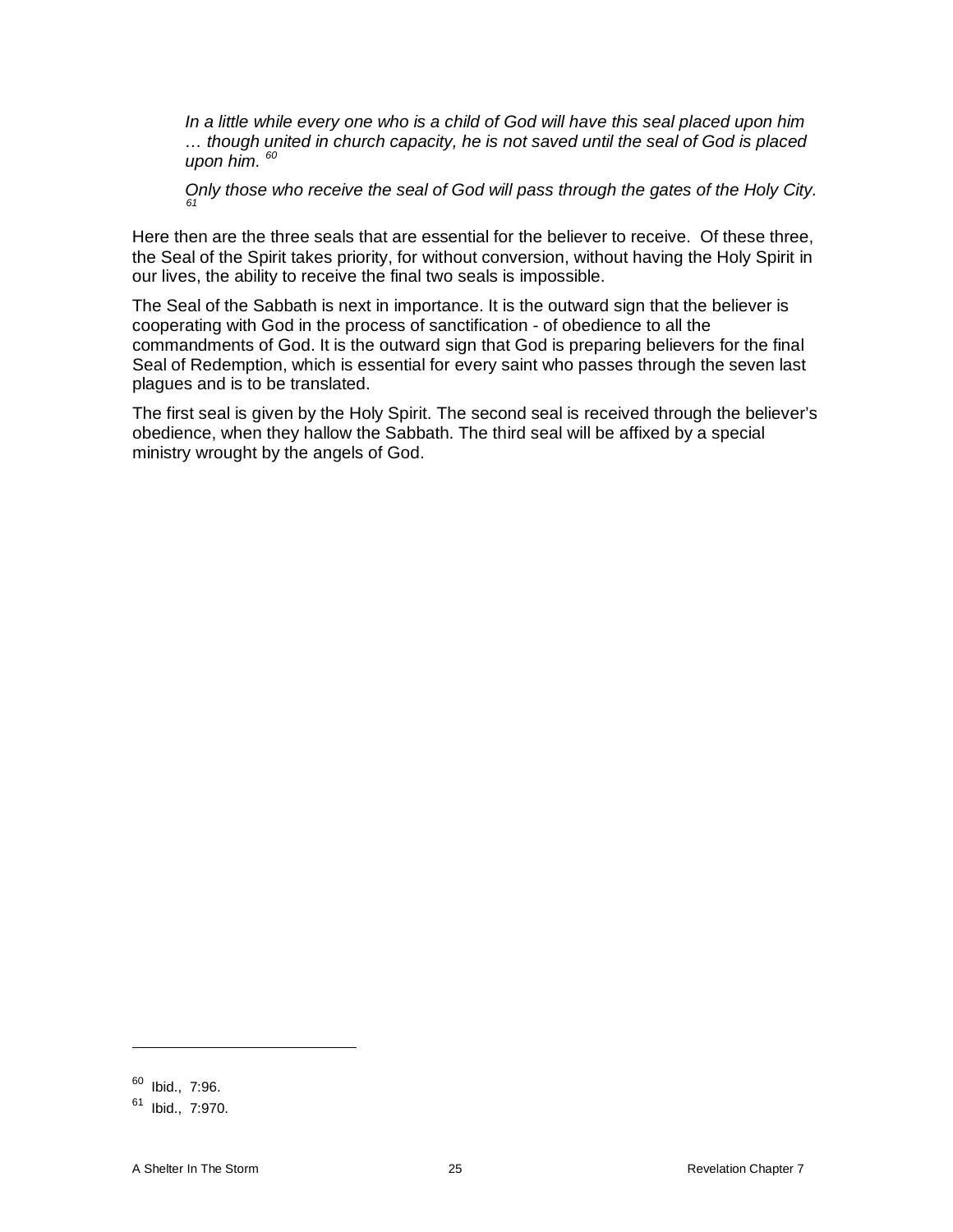# <span id="page-25-0"></span>**Appendices**

# <span id="page-25-1"></span>**Appendix A – An errant view regarding probation**

An erroneous claim is being made by some that the probation of the SDA Church will close before that of the world; that those who proclaim the Loud Cry of Revelation 18 are sealed at the commencement of the Latter Rain and at that time their probation closes.

There is no scriptural or Spirit of Prophecy evidence for this view, consequently it derives from a misreading of the prophets' words.

This view of the close of probation for SDAs originated with *The Shepherd's Rod* offshoot. Unfortunately some individuals continue to advocate this error from within the ranks of the Remnant. [62](#page-25-2)

The Spirit of Prophecy plainly declares that the close of probation will come suddenly upon all when Jesus leaves the Most Holy Place of the heavenly sanctuary.

*When Jesus ceases to plead for man, the cases of all are forever decided. This is the time of reckoning with his servants. To those who have neglected the preparation of purity and holiness, which fits them to be waiting ones to welcome their Lord, the sun sets in gloom and darkness, and rises not again. Probation closes; Christ's intercessions cease in heaven. This time finally comes suddenly upon all, and those who have neglected to purify their souls by obeying the truth are found sleeping [63](#page-25-3)*

*The Lord is proving and testing His people. Angels of God are watching the development of character and weighing moral worth. Probation is almost ended, and you are unready. Oh, that the word of warning might burn into your souls! Get ready! Get ready! Work while the day lasts, for the night cometh when no man can work. The mandate will go forth: He that is holy, let him be holy still; and he that is filthy, let him be filthy still. The destiny of all will be decided. [64](#page-25-4).*

*When Jesus rises up in the most holy place, and lays off His mediatorial garments, and clothes Himself with the garments of vengeance in place of the priestly attire, the work for sinners will be done. The period of time will then have come when the mandate will go forth: "He that is unjust, let him be unjust still: . . and he that is righteous, let him be righteous still: and he that is holy, let him be holy still. And, behold, I come quickly; and My reward is with Me, to give every man according as his work shall be.*

*All will be tested before Jesus leaves His position in the most holy place. The probation of all closes when the pleading for sinners is ended and the garments of vengeance are put on. [65](#page-25-5) .*

<span id="page-25-2"></span> $62$  A.P. Cooke, "Error in Adventist Clothes," (Self published, 2010), ; A.P. Cooke, "Error in Adventist Clothes," (Self published, 2010),

<span id="page-25-3"></span><sup>63</sup> Ellen G. White, *Testimonies to the Church*, 2:191.

<span id="page-25-4"></span><sup>&</sup>lt;sup>64</sup> Ibid., 2:401.

<span id="page-25-5"></span> $65$  Ibid., 2:691.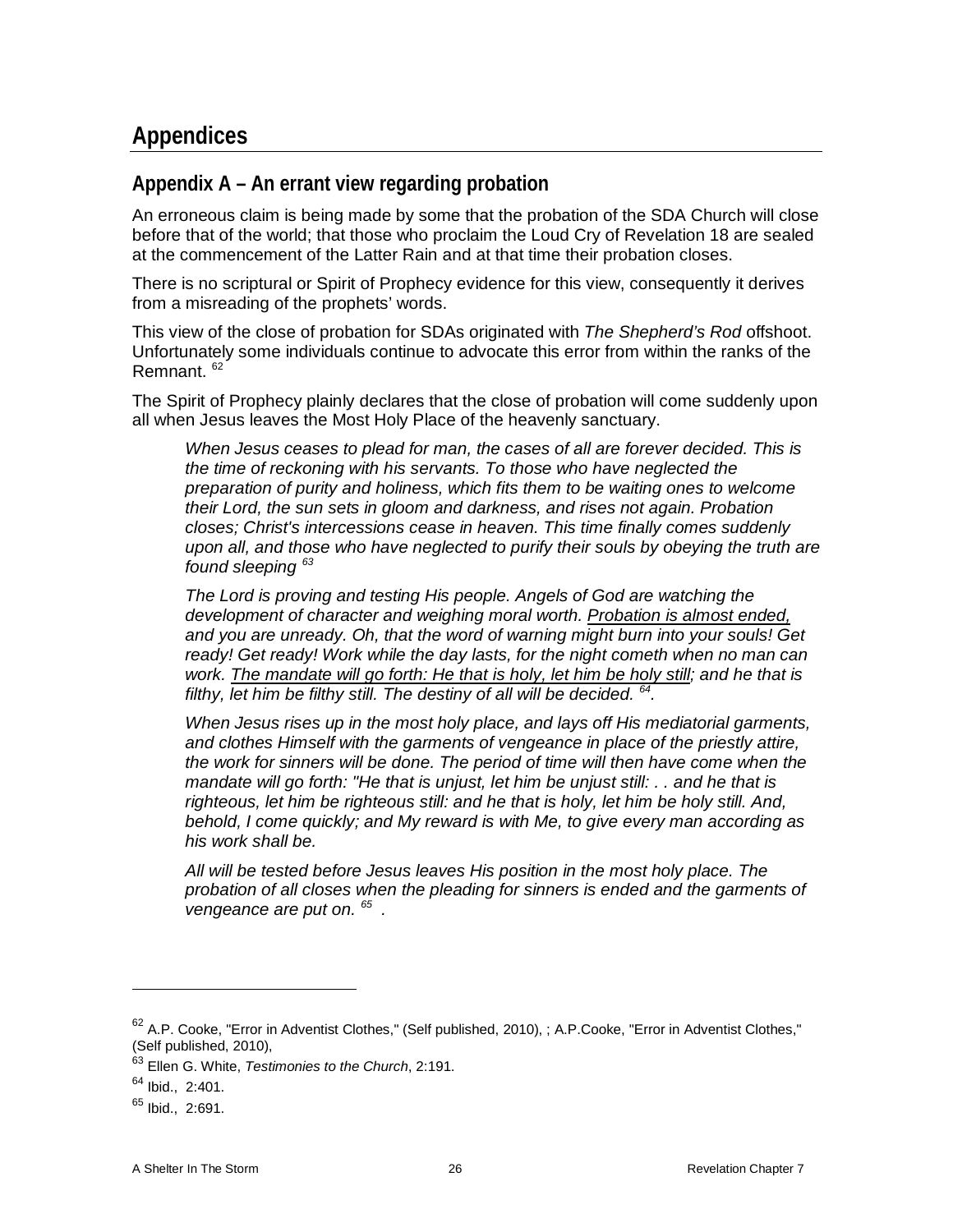# <span id="page-26-0"></span>**Appendix B – An errant view regarding "the great multitude"**

Some commentators have expressed the view that *the great multitude* of verse 9 is made up simply of 144,000 actual individuals. This view was presented originally by Taylor G. Bunch in the 1940's. However the 144,000 is a symbolic number and does not equate to the great multitude for the following reasons.

If the final number of the redeemed living on the earth at the Second Advent amounts to such a vast host of people, *that cannot be numbered,* then the biblical concept of *the remnant* is totally contradicted. It would effectively mean that the total population of the earth at the time of the Second Advent would be saved. This is because it is now possible to estimate the approximate population of the globe, so that the number is not beyond computation. However *the great multitude* is beyond computation, for *no man could number them*. The great multitude is therefore made up of a vast number of minorities gathered from throughout the ages. Scripture is very certain that only a minority of the race at any period of human history will be saved in God's kingdom - this is especially true of the final generation of mankind.

*Narrow is the gate and difficult is the way that leads to life and there are few who find it. Matthew 7:14*

*Do not fear, little flock, for it is your Father's good pleasure to give you the kingdom. Luke 12:32.*

*When the Son of man comes, will He find faith on the earth? Luke 18:8*

*And the dragon was enraged with the woman, and went to make war with the rest of her offspring. Revelation 12:17*

It is instructive to notice the description of the redeemed when they finally reach the kingdom. The Spirit of Prophecy describes the four different groups of the saved who stand before the throne of God.

*Nearest the throne are those who were once zealous in the cause of Satan but who, plucked as brands from the burning, have followed their Savior with deep, intense devotion.*

*Next are those who perfected Christian characters in the midst of falsehood and infidelity, those who honoured the law of God when the Christian world declared it void.*

*Then the millions of all ages, who were martyred for their faith.*

*And beyond is the great multitude, which no man could number of all nations, and nations, tribes, peoples and tongues. The palm branch in their hands is a symbol of their triumph. [66](#page-26-1)* 

<span id="page-26-1"></span><sup>66</sup> Ellen G. White, *The Great Controversy*, 665.